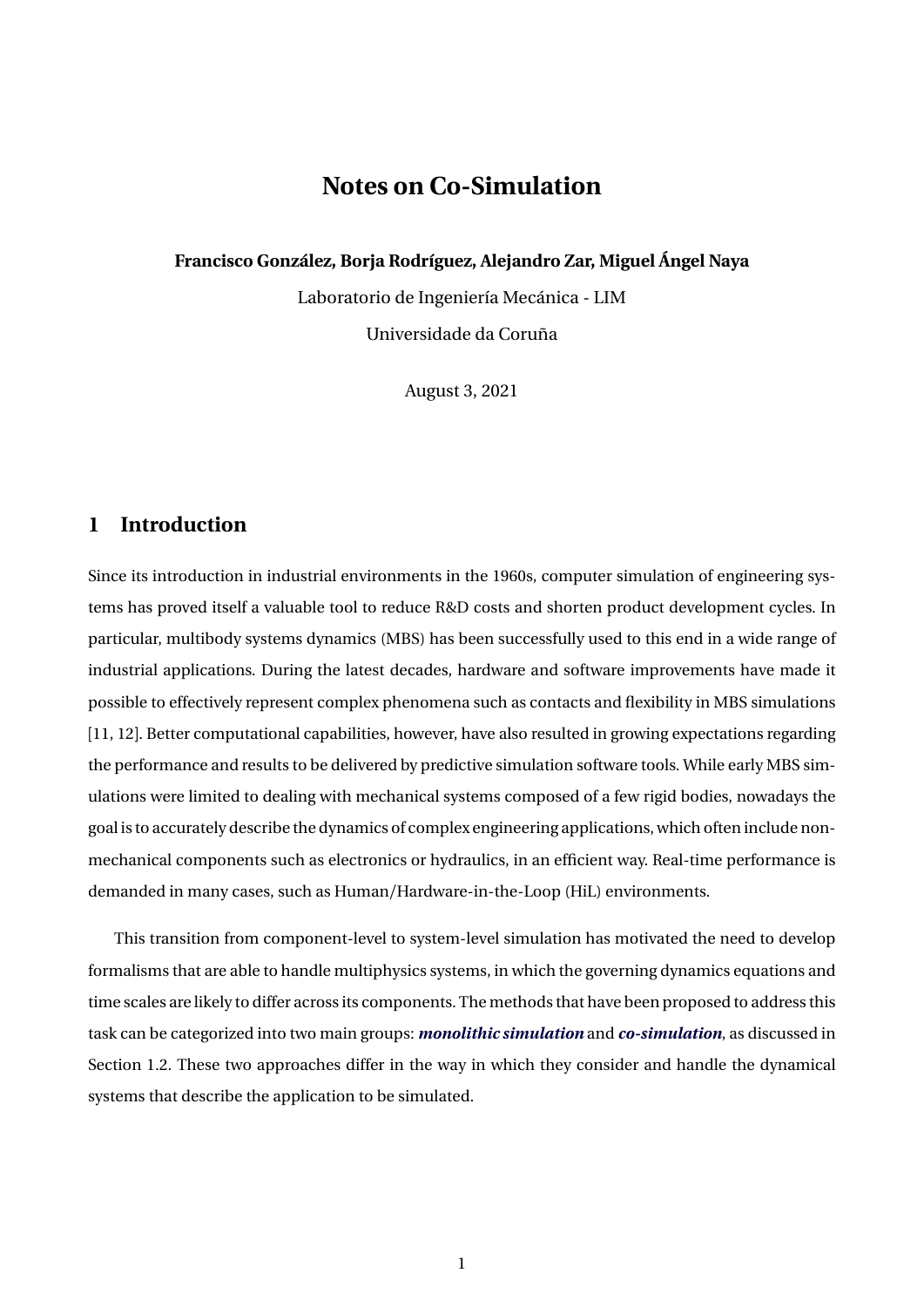### **1.1 Dynamical systems**

A *dynamical system* is a model that describes a physical system by means of a series of variables, named the *state* (in the case of a mechanical system, its generalized coordinates and velocities), and a set of *evolution rules* that define how this state changes as time progresses [14]. For most mechanical systems, these evolution rules are given in the form of a set of ordinary differential equations (ODEs) or differential algebraic equations (DAEs).

#### **Example: continuous dynamical system**

As an example, consider the point-mass, simple pendulum moving under gravity effects, shown in Fig. 1. If the distance between points O and P is *L*, the mass at point P is *m*, and the acceleration of gravity along the negative *y* -axis is *g* , then the dynamics of this one-degree-of-freedom mechanical system can be given by the following equation of motion

$$
mL^2\ddot{\varphi} - mgL\sin\varphi = 0\tag{1}
$$

which is a second-order ODE expressed in terms of the angle  $\varphi$  from the vertical axis to the pendulum rod.

Figure 1: A point-mass simple pendulum.

If the position and velocity of the pendulum,  $\varphi_0$  and  $\dot{\varphi}_0$ , are known for a given time  $t=t_0$ , then the motion of the pendulum can be obtained solving the initial value problem defined by these initial conditions and Eq. (1). The pendulum state **x**, in this case, includes angle  $\varphi$  and its derivative with respect to time,  $\dot{\varphi}$ 

$$
\mathbf{x} = \begin{bmatrix} \varphi \\ \dot{\varphi} \end{bmatrix} \tag{2}
$$

The evolution rule for this system would be defined by the differential equation of motion (1) and the

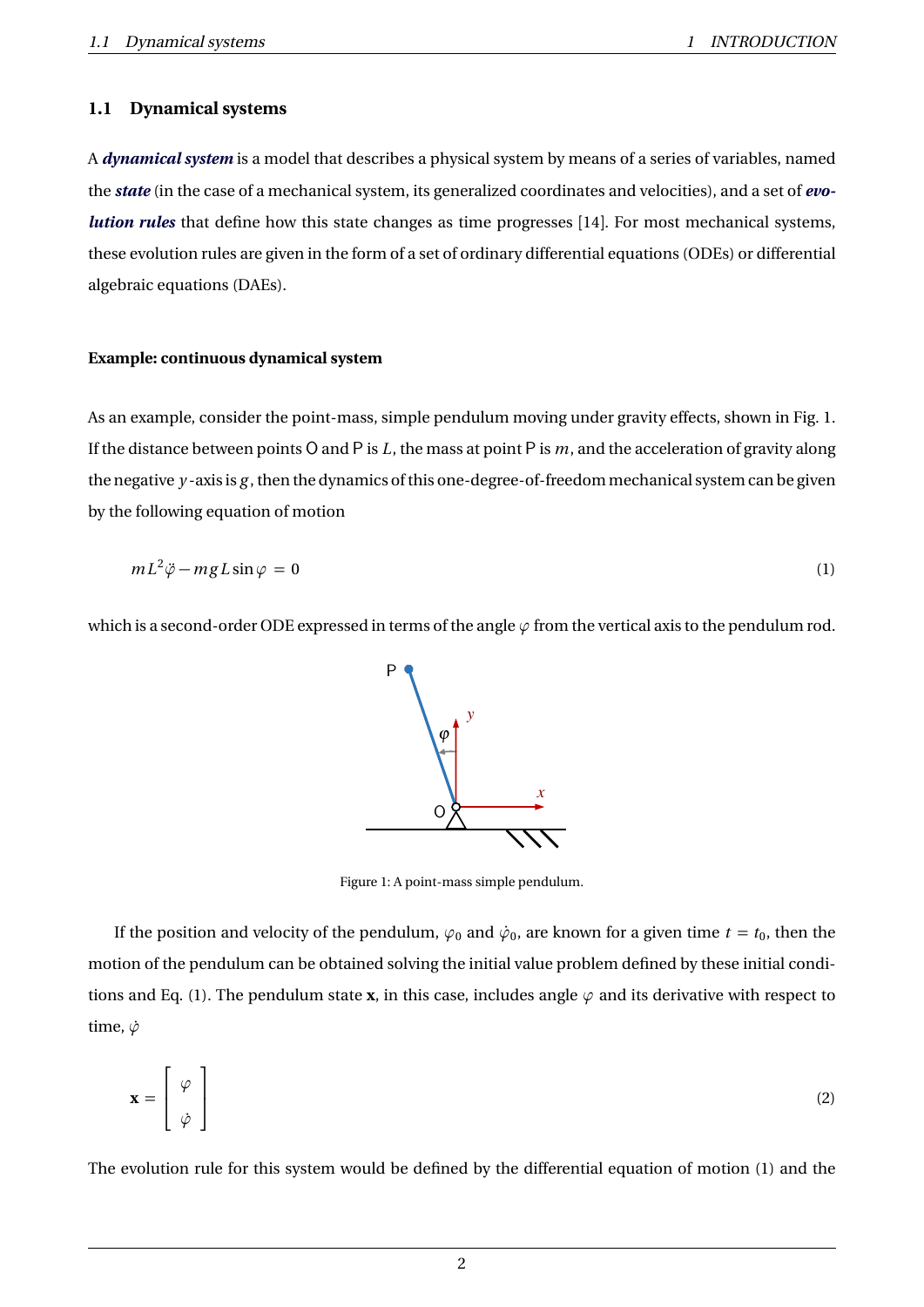initial conditions, as follows

$$
\dot{\mathbf{x}} = \begin{bmatrix} \dot{\varphi} \\ \ddot{\varphi} \end{bmatrix} = \begin{bmatrix} \dot{\varphi} \\ g \sin \varphi / L \end{bmatrix}; \qquad \mathbf{x}_0 = \begin{bmatrix} \varphi_0 \\ \dot{\varphi}_0 \end{bmatrix}
$$
 (3)

The dynamical representation of a mechanical system is not unique. The motion of the pendulum in Fig. 1 can be characterized by means of the x and y coordinates of point P with a system of two differential equations

$$
\left[\begin{array}{cc} m & 0 \\ 0 & m \end{array}\right] \left[\begin{array}{c} \ddot{x} \\ \ddot{y} \end{array}\right] + \left[\begin{array}{c} 0 \\ mg \end{array}\right] = \left[\begin{array}{c} 0 \\ 0 \end{array}\right]
$$
 (4)

The pendulum state would be in this case  $\mathbf{x} = [\ x, \ y, \ \dot{x}, \ \dot{y} \ ]^\text{T}$  . However, the two coordinates  $x$  and  $y$  are not independent; they are related through a kinematic constraint that enforces that the distance between O and P is always *L*

$$
\Phi = x^2 + y^2 - L^2 = 0 \tag{5}
$$

In this case, the motion of the pendulum is described by both the differential equations of motion (4) and the constraint equation (5), together with the initial conditions  $\mathbf{x}(0) = \mathbf{x}_0$ . This means that the evolution rule of the mechanical system is given as an initial value problem with a system of DAEs instead of ODEs. The solution of the dynamics of mechanical systems defined by means of either ODEs or DAEs is one of the key topics addressed in the Multibody Systems (MBS) dynamics literature [4, 13].

#### **Example: discrete dynamical system**

Not all dynamical systems are described using differential equations. Some can be expressed using a sequence of vectors  $\{\mathbf q_n\}_{n=0}^\infty$  generated by an iteration rule. For instance

$$
\mathbf{q}_{n+1} = a \sin \mathbf{q}_n, \qquad \mathbf{q}_0 = \mathbf{Q} \tag{6}
$$

where *a* is a scalar and **Q** is the initial value of the vector series. The transition from one state to the next one can be determined by the reaching of a certain instant in time (time-driven system), or by the occurrence of an *event* that triggers the transition (event-driven system).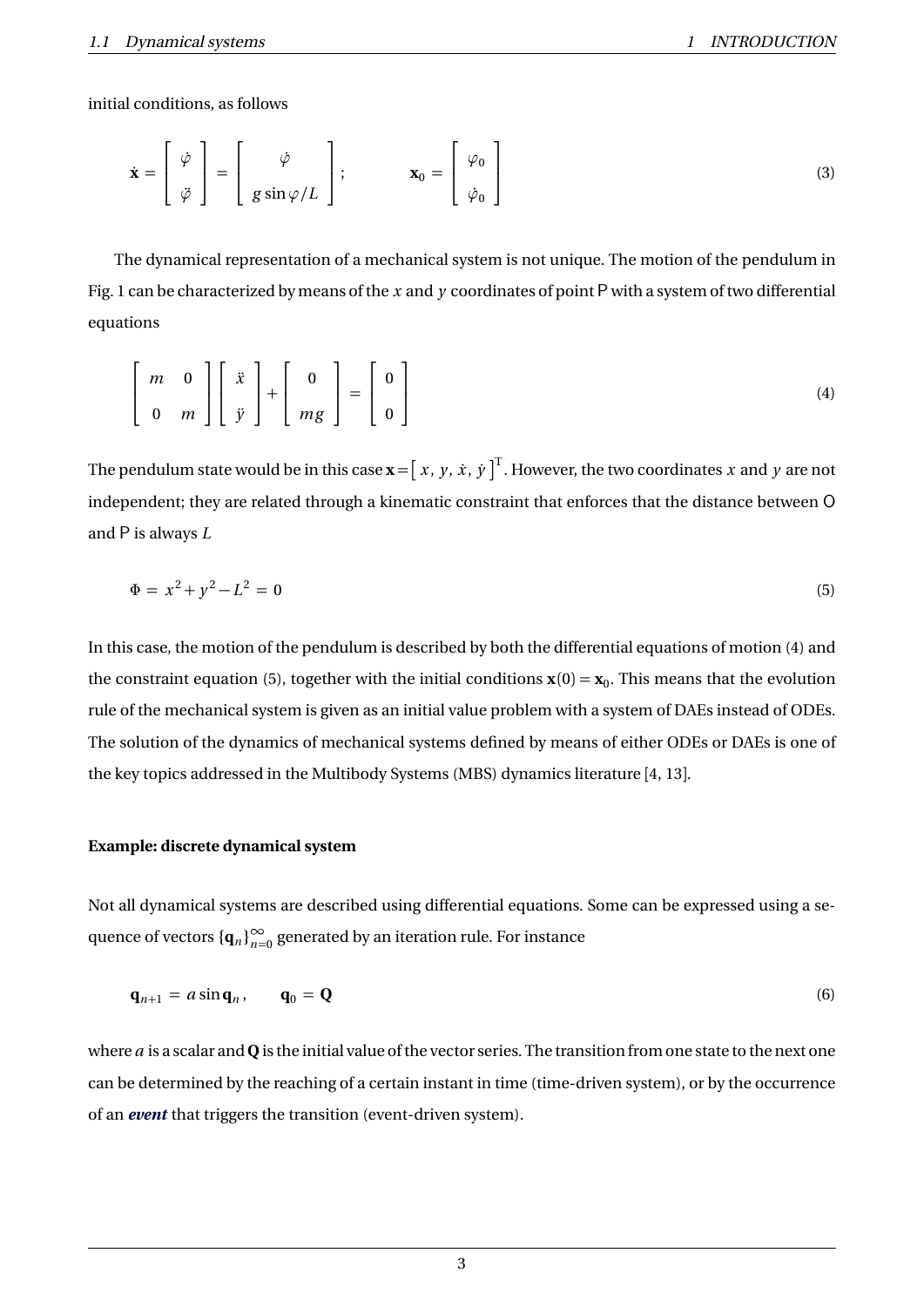#### **Mathematical definition of a dynamical system**

The mathematical definition of a dynamical system can be found in [33], in the form of rules that generate  $\mathbf{s}$ equences of vectors in a general metric space. Consider a  $\mathbf{s}$ equence  $\{\mathbf{q}_n\}_{n=0}^\infty$  that satisfies

$$
\mathbf{q}_{n+1} = \mathbf{g}(\mathbf{q}_n), \qquad \mathbf{q}_0 = \mathbf{Q} \in \mathbb{R}^p \tag{7}
$$

where  $\mathbb{R}^p$  is an Euclidean metric space of dimension  $p$ , and function **g** satisfies  $\mathbf{g}: D \to \mathbb{R}^p$ , where  $D \subseteq \mathbb{R}^p$ is the domain of definition of **g**. Vector **Q** is known as the initial data, initial value, or initial condition and Eq. (7) is the map of iteration. Equation (7) defines a dynamical system on a subset  $E \subseteq \mathbb{R}^p$  if, for every  $Q ∈ E$ , there exists a unique solution  ${q_n}_{n=0}^{\infty}$  of Eq. (7) defined and remaining in *E* for all  $n ≥ 0$ .

Note that this definition is only valid for dynamical systems defined using a discrete sequence as evolution rule. However, it can also represent continuous dynamical systems defined by ODEs or DAEs when numerical integration formulas are used to step forward in time the system dynamics.

#### **Simulators**

A *simulator* or *solver* is an algorithm that computes the evolution of the state and outputs of a dynamical system [14]. The set of trajectories followed by the state and outputs is known as the *behaviour trace* of the system.

### **1.2 Monolithic simulation and co-simulation**

Nowadays, most applications of industrial interest can only be described using rather complex dynamical systems. Often, such applications include subsystems of disparate natures, with dissimilar physical behaviours and time scales. An electric road vehicle is a good representative of these multiphysics assemblies. While many subsystems in the car fall within the definition of a conventional mechanical system, like the suspension and the steering mechanism, others like the electronics components in the e-powertrain and the ADAS, or the hydraulic behaviour of the power brake, cannot be appropriately represented with conventional MBS formulations. Moreover, while the component-level simulation of these components is still useful and necessary during the development cycle, the interactions between dissimilar components need to be understood in detail to ensure that the behaviour of the final product will match the design specifications. For this reason, full-vehicle models geared towards system-level simulation are nowadays required at several stages in the development cycle of a new car.

System-level simulation can be addressed following several approaches; most of them can be catego-

4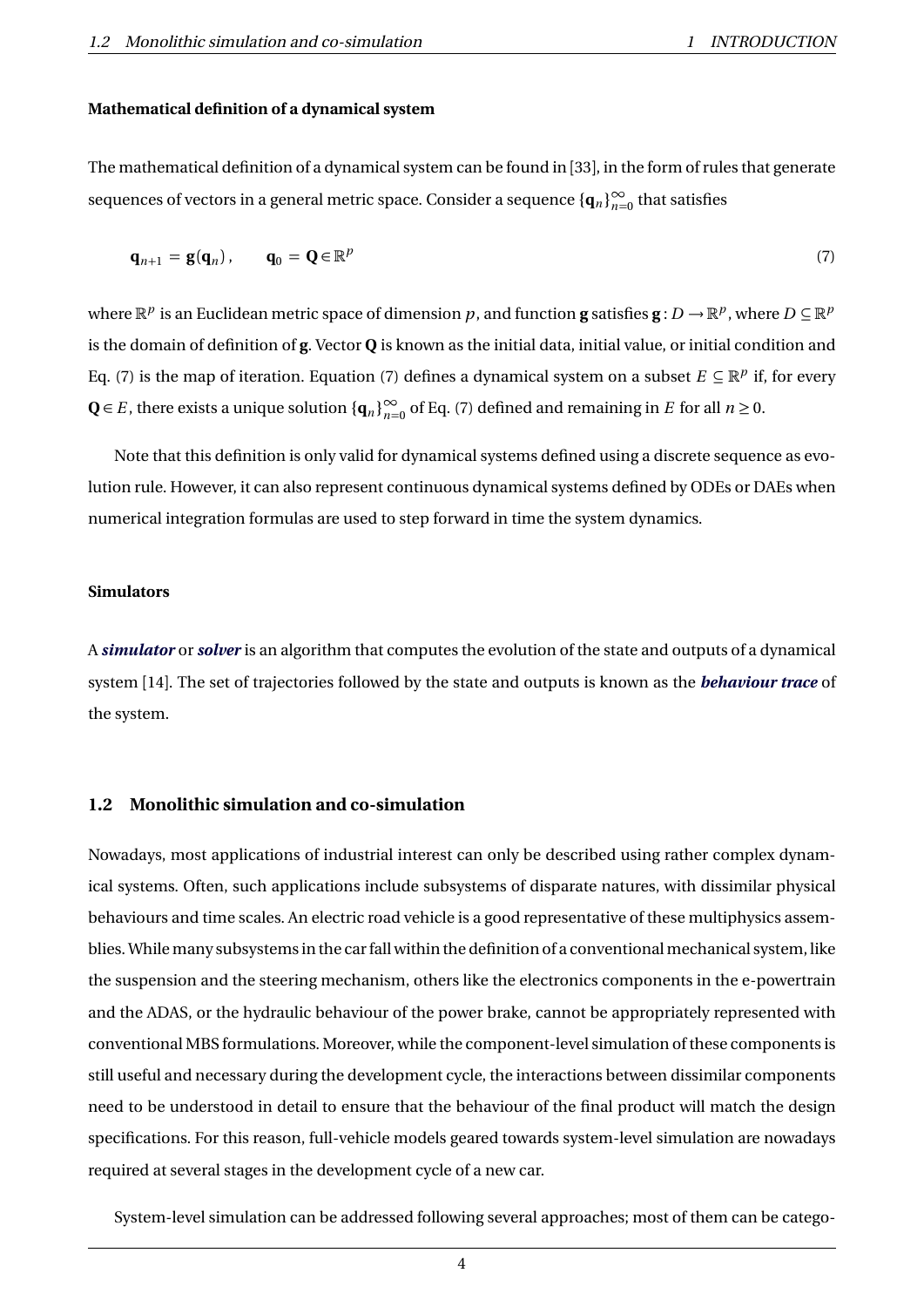rized into two major groups: monolithic simulation and co-simulation. The difference between these lies in the way in which dynamical systems are formulated, solved, and integrated.

### **Monolithic simulation**

Monolithic simulation consists in describing the response of all the components in the system to be studied with a single, all-encompassing set of equations. When this approach is followed, a single solver takes care of the integration of the dynamics of every component in the assembly. This solver typically has access to the details that describe the dynamic model of each component, as these are often required to build and solve their dynamics equations.



Figure 2: Scheme of a monolithic simulation.

Figure 2 shows the generic scheme of a monolithic simulation environment with two subsystems. Each component can be understood as a dynamical system with its own state,  $\mathbf{x}_1$  for component 1 and  $\mathbf{x}_2$  for component 2. A single solver, with a given integration method  $\int$ , is responsible for the assembly of the equations of motion and their numerical integration, often using a common integrator for all the components. The overall assembly is regarded as a single dynamical system; its state **x** includes the states **x**<sup>1</sup> and **x**<sup>2</sup> of the individual components, and a common evolution rule governs the change of all of them as time progresses.

When properly designed, monolithic integration methods tend to be robust and efficient. They have been successfully used in a wide range of applications, including mechatronics [29] and hydraulically actuated mechanical systems [21, 27]. Among their drawbacks is the need to develop a dynamic formulation that is able to deal with the behaviour of every subsystem, which can become a complicated task when these are governed by very dissimilar physical equations. Besides, in many cases the solver needs to have full access to the implementation details of each component to assemble the dynamics equations of the whole system. Because of confidentiality reasons, this poses a problem in industrial applications that combine components from different vendors. An additional difficulty in industry stems from the fact that, sometimes, companies use for their simulation tasks software models that have been developed over the years with particular modelling tools. Repeating the development of these models to integrate them in a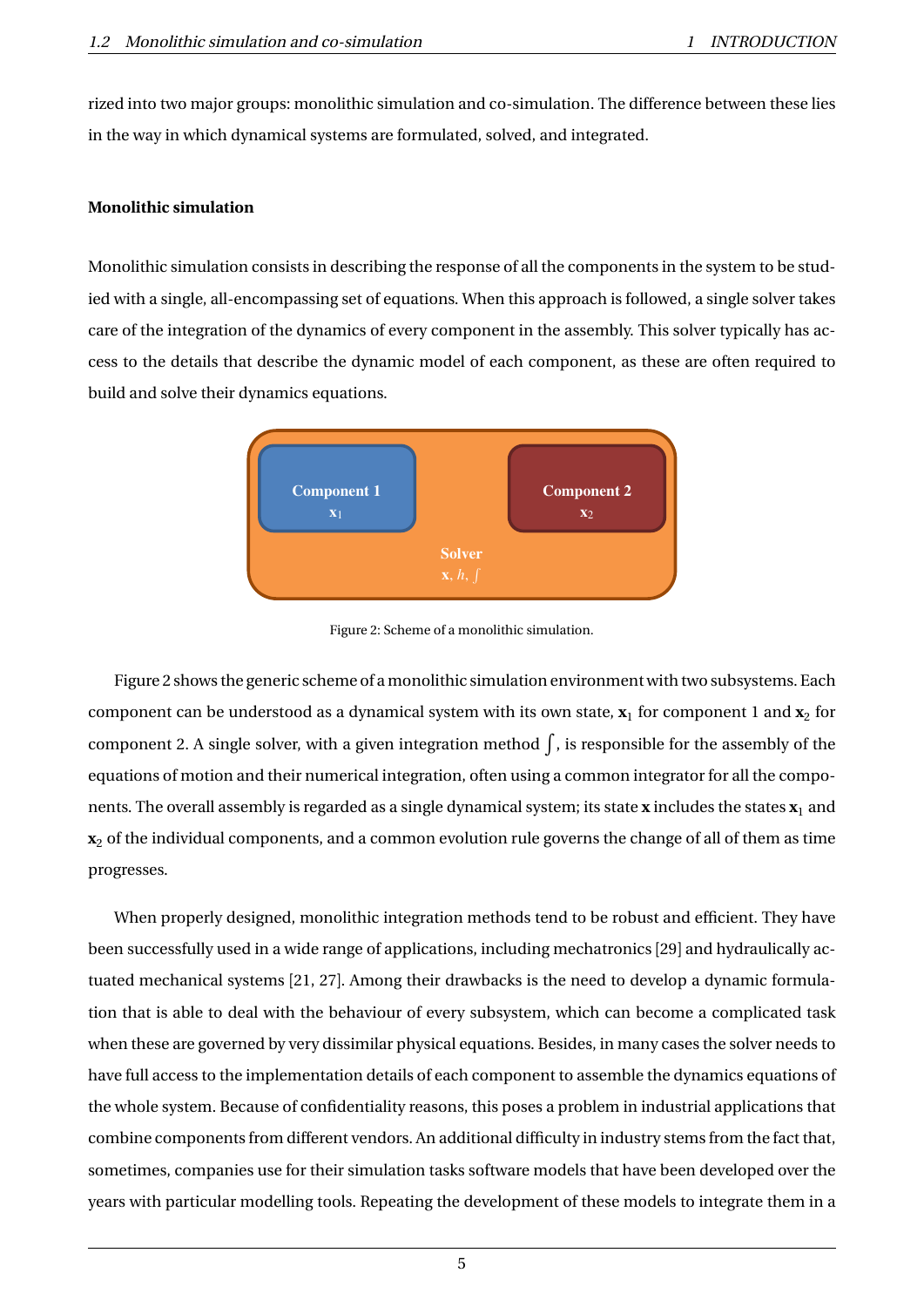new monolithic simulation software would be costly and time-consuming. Co-simulation is an alternative to monolithic implementations that offers a possible answer to the above mentioned problems.

### **Co-simulation**

Instead of viewing the application under study as a single process, co-simulation envisions it as a set of dynamical systems, each with its own solver, whose integration proceeds independently in time.



Figure 3: Scheme of a generic co-simulation environment.

A generic co-simulation scheme with three subsystems is shown in Fig. 3. Each subsystem is an independent solver, with its own state  $\mathbf{x}_i$  ( $i = 1, 2, 3$ ), integration method  $\int_i$ , and step-size  $h_i$ . The interaction of each solver with its environment, i.e., the rest of subsystems in the assembly, is represented by a set of *coupling variables* that includes its input **u***<sup>i</sup>* and output **y***<sup>i</sup>* . The exchange of coupling variables between the subsystems is coordinated by a *co-simulation manager* or *orchestrator*, responsible for the synchronization of the integration processes of the solvers.

The exchange of coupling variables between the subsystems takes place at discrete-time *communication points*, at which they receive their input and send their output to the manager. Between two consecutive communication points, each subsystem proceeds with the integration of its state without any interaction with its environment. This means that information about the evolution of the rest of subsystems is generally not available until the next communication point is reached. The time interval between two communication points is known as a *macro time-step*.

Co-simulation processes usually consist in two stages. During the *initialization* phase, a consistent initialization of the simulators must be ensured. The initial states of the different subsystems may have to satisfy one or more algebraic constraints, which generally involve the inputs and outputs of the system and can be expressed as

$$
\mathbf{\Phi}\big(\mathbf{x}_{1,0},\cdots\mathbf{x}_{n,0},\mathbf{y}_{1,0},\cdots\mathbf{y}_{n,0},\mathbf{u}_{1,0},\cdots\mathbf{u}_{n,0}\big)=\mathbf{0}
$$
\n(8)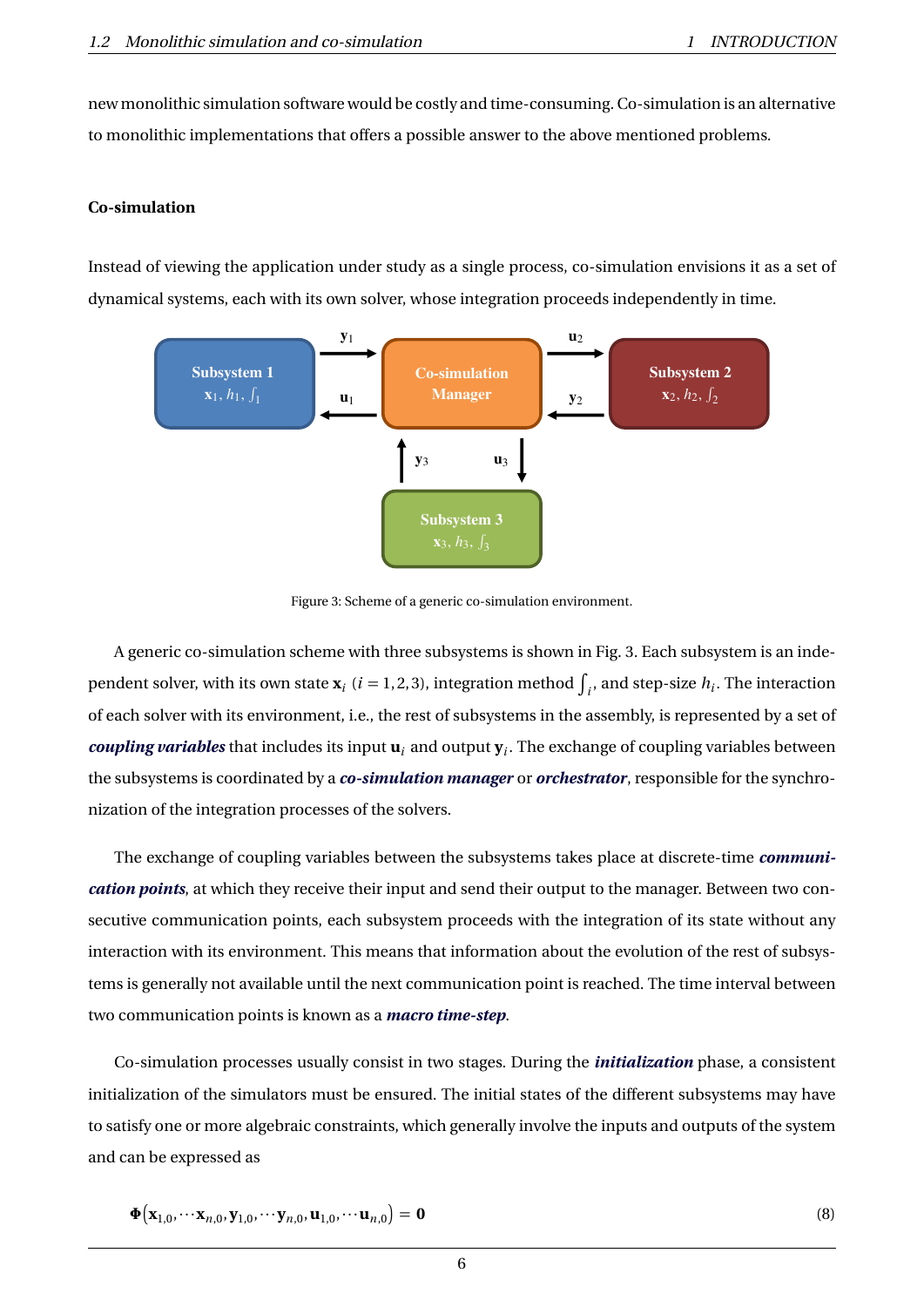where *n* is the total number of subsystems in the setup. Solving Eq. (8) may require an iterative procedure to ensure the consistency of the initial states of all the subsystems. Once the initialization is complete, the *execution* phase can begin.

### **Example: linear oscillator**

A two-degree-of-freedom mass-spring-damper linear oscillator, shown in Fig. 4, will be used here as example to illustrate the difference between monolithic implementations and co-simulation. This simple mechanical system has been used several times in the co-simulation literature as benchmark problem, e.g., [16, 31, 9, 15].



Figure 4: A two-degree-of-freedom linear oscillator.

The dynamics equations for the linear oscillator can be formulated as follows

$$
\begin{bmatrix} m_1 & 0 \\ 0 & m_2 \end{bmatrix} \begin{bmatrix} \ddot{x}_1 \\ \ddot{x}_2 \end{bmatrix} + \begin{bmatrix} c_1 + c_c & -c_c \\ -c_c & c_2 + c_c \end{bmatrix} \begin{bmatrix} \dot{x}_1 \\ \dot{x}_2 \end{bmatrix} + \begin{bmatrix} k_1 + k_c & -k_c \\ -k_c & k_2 + k_c \end{bmatrix} \begin{bmatrix} x_1 \\ x_2 \end{bmatrix} = \begin{bmatrix} f_1 \\ f_2 \end{bmatrix}
$$
(9)

where  $m_1$  and  $m_2$  are the values of the oscillator point masses,  $k_1,\,k_2,$  and  $k_{\rm c}$  represent the stiffness of the springs that connect the masses to the ground and to each other, and  $c_1$ ,  $c_2$ , and  $c_{\rm c}$  are their damping coefficients. Variables  $x_1$  and  $x_2$  denote the displacement of each mass with respect to the equilibrium configuration, and  $f_1$  and  $f_2$  contain the forces applied on each point mass. Equation (9) can be expressed in a more compact form as

$$
\mathbf{M}\ddot{\mathbf{x}} + \mathbf{C}\dot{\mathbf{x}} + \mathbf{K}\mathbf{x} = \mathbf{f} \tag{10}
$$

where  $\mathbf{x} = [\begin{array}{cc} x_1 & x_2 \end{array}]^T$  is the set of generalized coordinates that define the position of the oscillator, and **M**, **C**, and **K** are its mass, damping, and stiffness matrices, respectively. Defining some initial conditions

$$
\mathbf{x}(t=0) = \mathbf{x}_0, \qquad \dot{\mathbf{x}}(t=0) = \dot{\mathbf{x}}_0,
$$
 (11)

one obtains a dynamical system, formed by Eqs. (10) and (11), whose motion can be integrated using one of the many numerical integration formulas that exist in the literature. The resulting forward-dynamics

7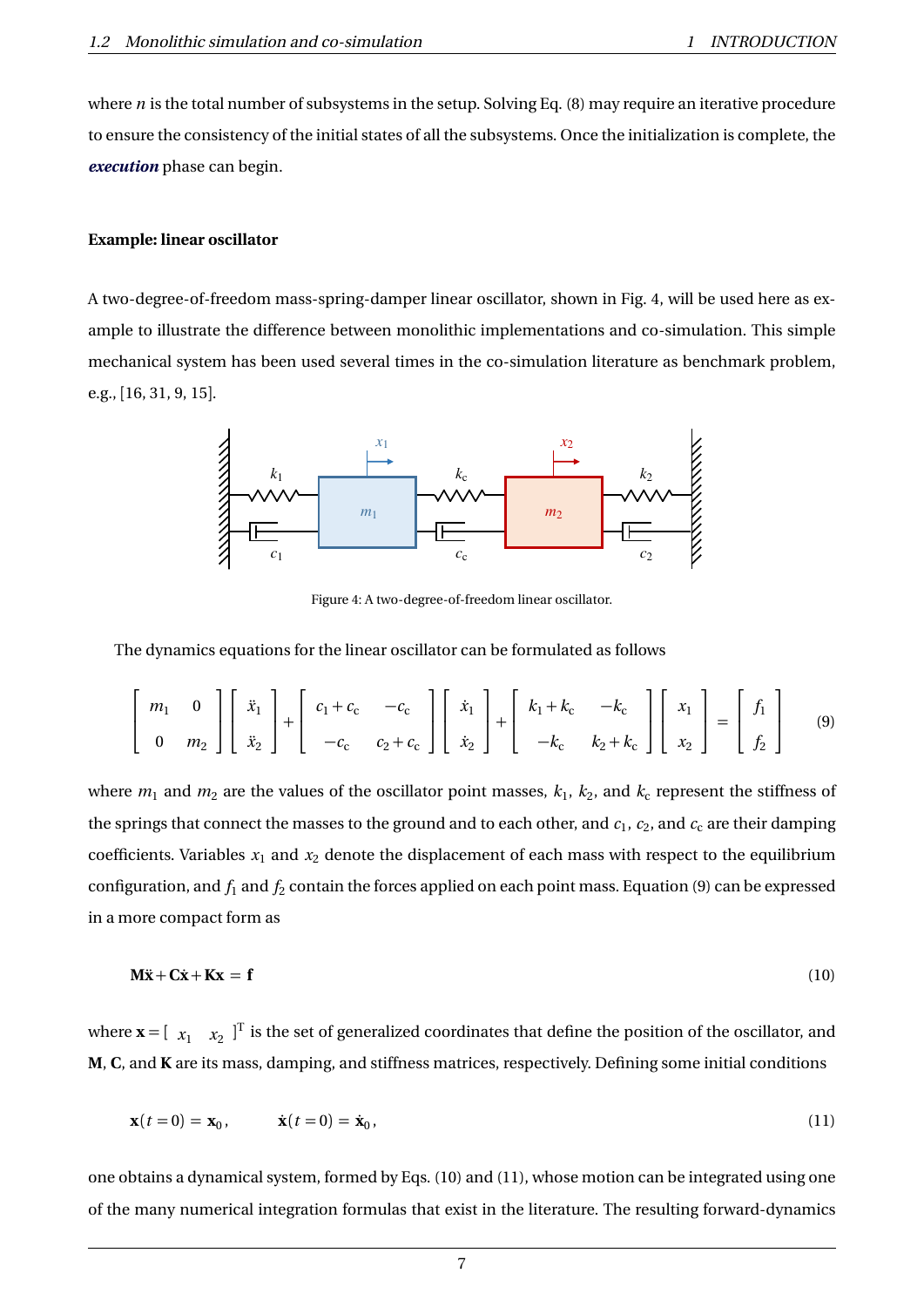integration is an example of monolithic simulation, in which the dynamics of the whole system is formulated together and handled by a single integrator.

It is also possible to formulate the system dynamics equations following a co-simulation approach. Figure 5 shows the linear oscillator divided into two subsystems,  $\mathcal{M}_1$  and  $\mathcal{M}_2.$  The way in which this division is conducted is not unique, and many options exist to carry it out, as will be shown in Section 2.



Figure 5: Division of the linear oscillator into subsystems.

In this particular example, subsystem  $\mathcal{M}_1$  evaluates the coupling force between the two point masses and sends it to subsystem  $\mathcal{M}_2$ , which in turn returns its position to  $\mathcal{M}_1.$  The dynamics of each subsystem can be formulated separately. For subsystem  $\mathcal{M}_1$ 

$$
m_1\ddot{x}_1 + (c_1 + c_c)\dot{x}_1 - c_c\dot{\xi}_1^c + (k_1 + k_c)x_1 - k_c\xi_1^c = f_1
$$
\n(12)

where  $\xi_1^c$  is the position of the point mass in subsystem  $\mathcal{M}_2$ , received by  $\mathcal{M}_1$  as an external input. The coupling force,  $f_1^{\rm c}$  is evaluated by subsystem  $\mathcal{M}_1$  as

$$
f_1^c = k_c (x_1 - \xi_1^c) + c_c (\dot{x}_1 - \dot{\xi}_1^c) \tag{13}
$$

The dynamics of subsystem  $\mathcal{M}_2$ , in turn, can be written as

$$
m_2\ddot{x}_2 + c_2\dot{x}_2 + k_2x_2 = f_1 + f_2^c \tag{14}
$$

where  $f_2^c$  is the coupling force, received from  $\mathcal{M}_1$ . The output of subsystem  $\mathcal{M}_2$  is its position with respect to the equilibrium configuration  $\xi_2^c = x_2$ . The block labelled as "Manager" in Fig. 5 is responsible for scheduling and synchronizing the execution of the numerical integration processes of the two subsystems, and coordinating the exchange of coupling variables, and maybe performing some manipulations on them to improve the accuracy or stability of the overall process. For this reason, in general,  $f_1^c \neq f_2^c$  and  $\xi_1^c \neq \xi_2^c$ .

With this approach, each subsystem becomes a dynamical system on its own. The dynamics equations of  $\mathcal{M}_1$  and  $\mathcal{M}_2$ , (12) and (14), can now be integrated separately, using different integrator formulas and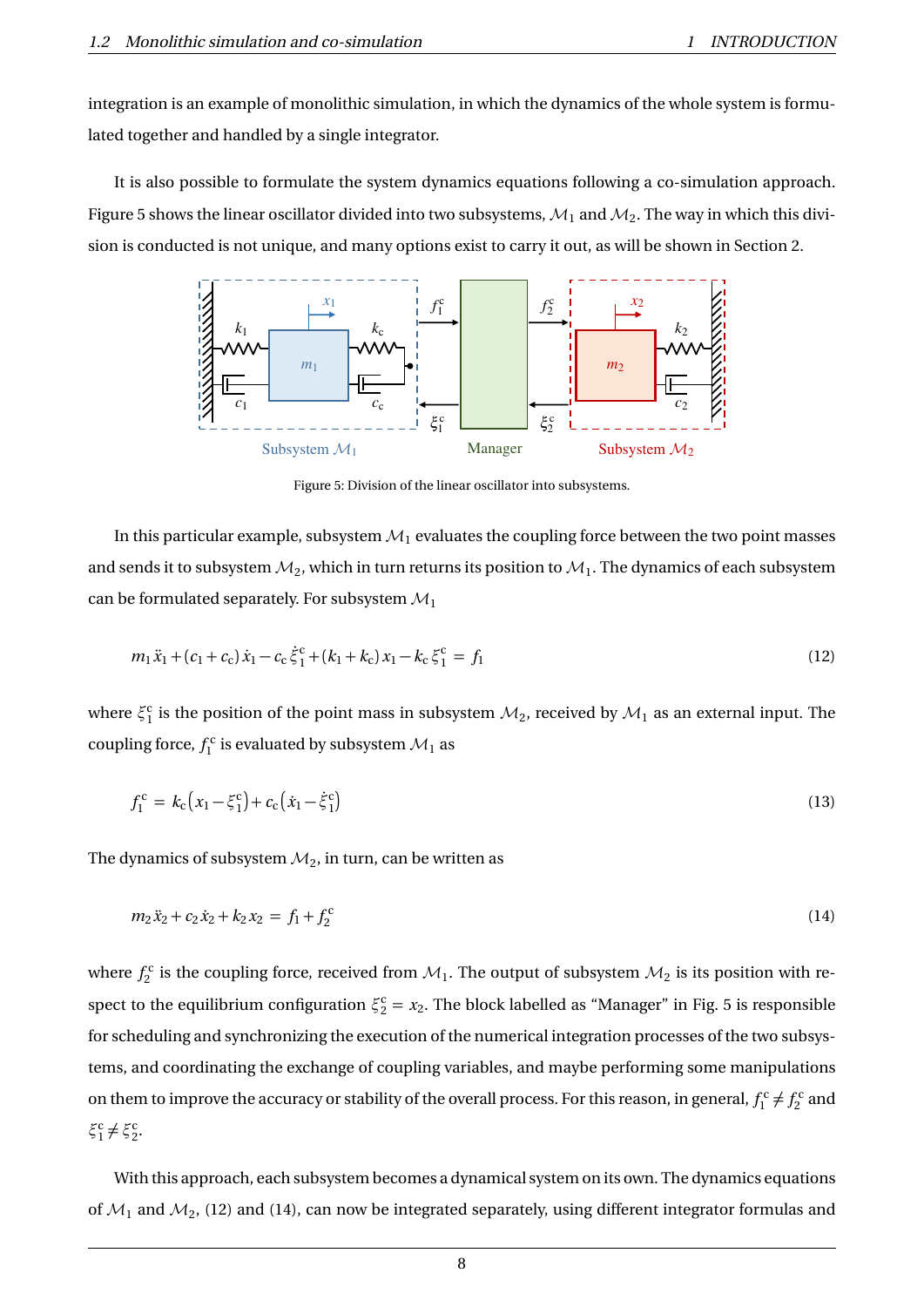step-sizes if needed. On the other hand, it is necessary to define the management methods that will take care of the coordination of these integration procedures.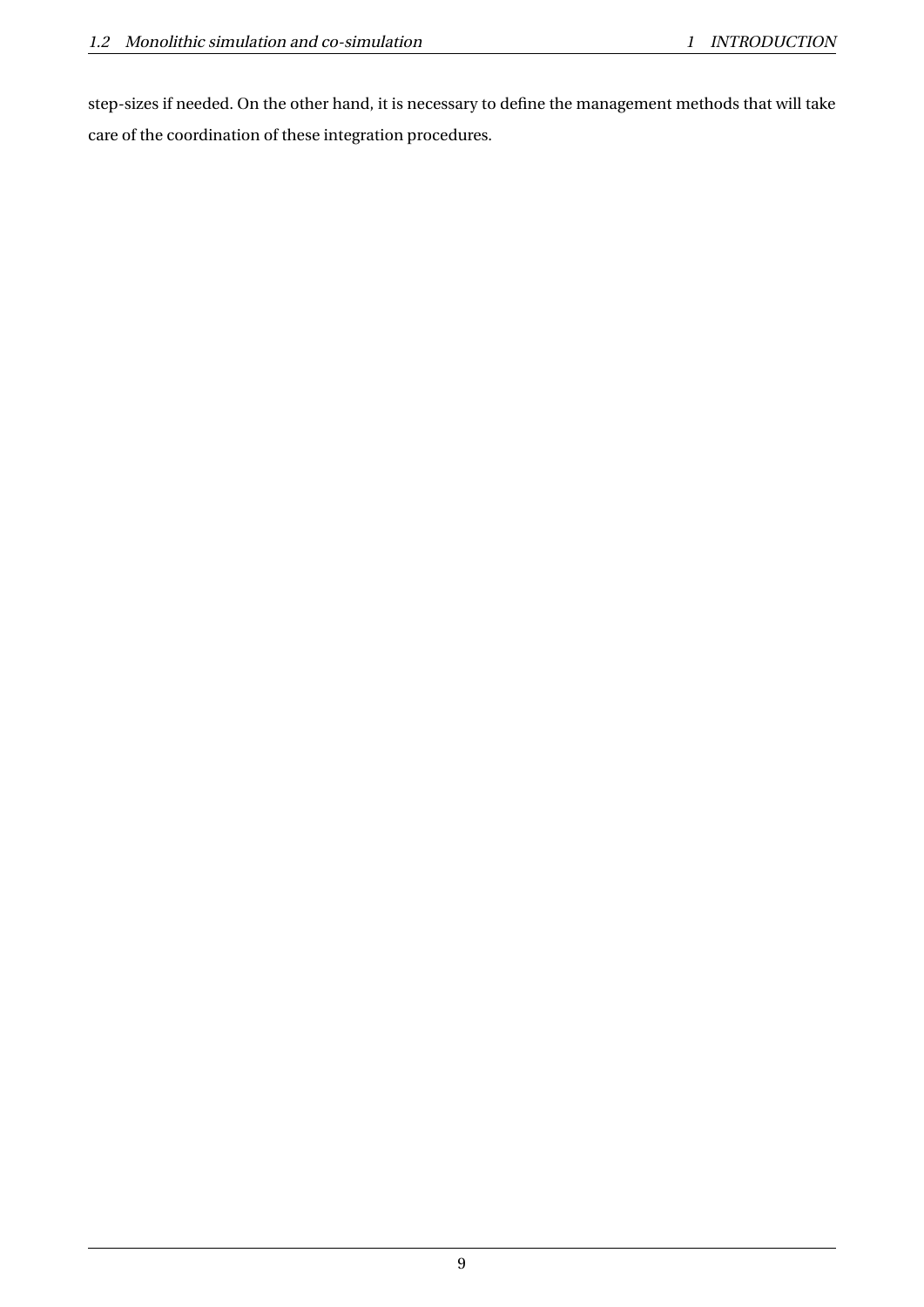# **2 Co-simulation schemes**

Solver coupling can be carried out following a wide variety of approaches. The most commonly used cosimulation schemes and configuration options are summarized in this Section. It must be noted that the nomenclature and notation in this area have not fully converged yet [17], and so the names given to the methods here described may not match those used in some publications in the literature.

### **2.1 Continuous and event-driven co-simulation**

When a subsystem in a co-simulation environment has its evolution rule described by differential equations it is called a *continuous subsystem*. Such a system can be described with the following initial value problem

$$
\dot{\mathbf{x}} = \mathbf{f}(\mathbf{x}, \mathbf{u})
$$
  
\n
$$
\mathbf{y} = \mathbf{g}(\mathbf{x}, \mathbf{u})
$$
  
\n
$$
\mathbf{x}(t = 0) = \mathbf{x}_0
$$
 (15)

where **x** is the system state, **u** and **y** stands for the inputs and the outputs, respectively, and **f** and **g** are, in general, nonlinear functions. Simulation tools often integrate the differential equation in (15) by means of a time discretization. For instance, with a Taylor series expansion

$$
\mathbf{x}(t+h) = \mathbf{x} t + h \mathbf{f}(\mathbf{x}(t), \mathbf{u}(t)) + \eta
$$
 (16)

where *h* is the integration step-size and *η* is the approximation error incurred by the discretization with respect to time. The behaviour trace obtained this way is an approximation of the one that the system would theoretically have. From this point of view, most time-driven subsystems can be considered continuous subsystems.

A *discrete-event subsystem*, on the other hand, has its change of state triggered by an external event. These subsystems feature a limited set of possible states, input events, and output events. While continuous subsystems have states that evolve continuously over time and outputs that have to obey the physical laws of continuity, discrete-event subsystems can have states that assume multiple values at the same time (*transiency*) and discontinuous outputs [14].

The term *hybrid co-simulation* refers to co-simulation environments in which some subsystems can be considered continuous and others are discrete-event ones. There are two general approaches to tackling these problems. A possibility is formulating the continuous subsystems as discrete-event ones, and

10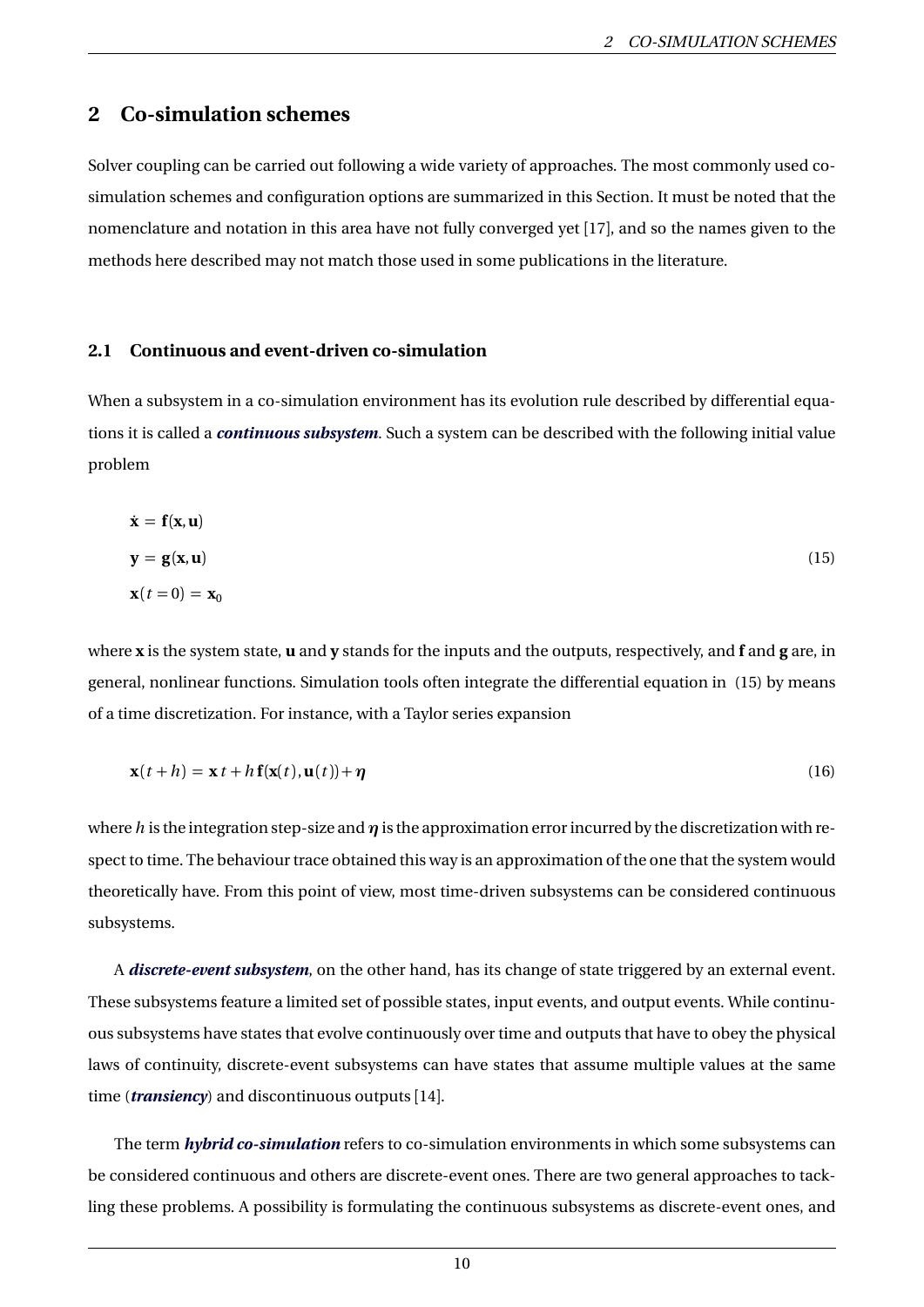using a discrete-event manager to orchestrate the simulation. Conversely, the discrete-event subsystems can be converted into continuous subsystems; in this case a continuous manager will be used to coordinate the numerical integration.

#### **2.2 Jacobi and Gauss-Seidel schemes**

The order in which subsystems are evaluated during execution has an important effect on the accuracy and stability of the results.

The *Jacobi scheme* executes the subsystems in parallel. At each communication instant  $t_n$  the manager receives the outputs from the subsystems and sends them their corresponding inputs. Then, every subsystem moves forward in time until the next communication point at time  $t_{n+1}$  without further interaction with its environment.



Figure 6: Diagram of a Jacobi coupling scheme.

Figure 6 shows a diagram of the Jacobi coupling scheme applied to the co-simulation of two subsystems *S*1 and *S*2. At time *t<sup>n</sup>* both systems send their outputs **y**<sup>1</sup> and **y**<sup>2</sup> to the manager (step 1). The manager processes the information and sends the inputs  $\mathbf{u}_1$  and  $\mathbf{u}_2$  to the subsystems (step 2). Then, both subsystems advance in time until the next communication point at time  $t_{n+1}$  (step 3). This step can be performed in parallel, because each subsystem does not require any additional information from its environment until the macro-step is completed. The process begins again at time  $t_{n+1}$  with the subsystems sending their outputs to the manager at the new communication point (step 4).

The *Gauss-Seidel scheme*, also called zigzag approach, executes the subsystems sequentially, so that the outputs of one of them obtained upon completion of a macro time-step are available when the other starts its integration. The scheme is illustrated in Fig. 7. At communication point  $t_n$ , one of the subsystems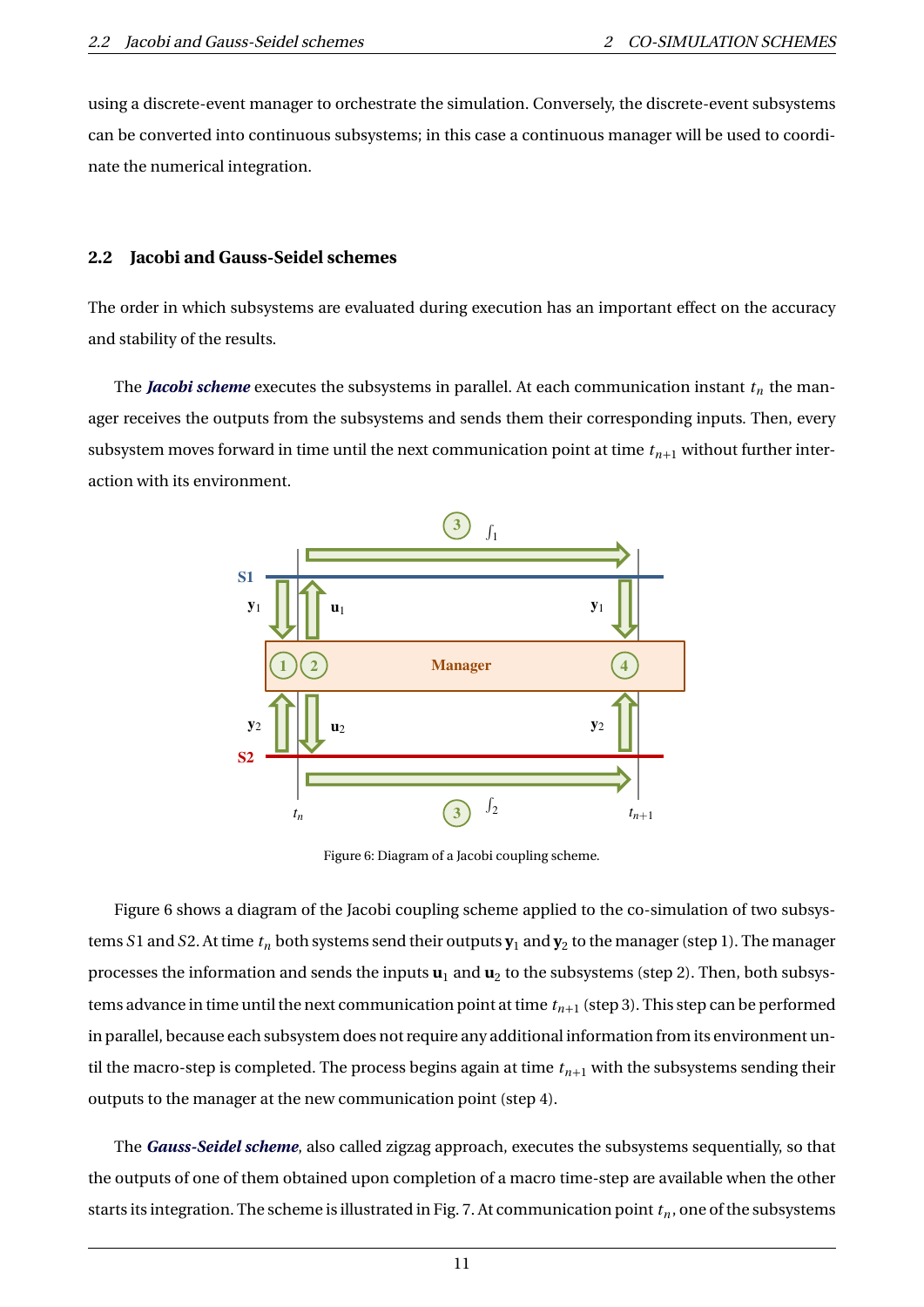

Figure 7: Diagram of a Gauss-Seidel coupling scheme.

–S2, in this case– sends its outputs  $\mathbf{y}_2$  to the manager, which processes the information and sends the corresponding inputs  $\mathbf{u}_1$  to the other subsystem (step 1). Then, subsystem  $S1$  proceeds with its integration until the next communication point, at time  $t_{n+1}$  (step 2) and evaluates its outputs  $\mathbf{y}_2$  at this time. These and can now be used to evaluate (step 3) the inputs  $\mathbf{u}_2$  that subsystem *S*2 will use during its integration from *t<sup>n</sup>* to *tn*+<sup>1</sup> (step 4). Finally, once the integration of *S*2 is complete, the procedure starts again for the next macro time-step when *S*2 sends its outputs and *S*2 receives its inputs (step 5).

In general, Gauss-Seidel schemes tend to be more stable than Jacobi ones; on the other hand, they hinder the parallel execution of the simulators for the different subsystems. The coupling scheme selection will depend on the efficiency, accuracy, and stability needs of each particular application.

#### **2.3 Iterative and non-iterative co-simulation**

In the coupling schemes described in Section 2.2, the time integration from  $t_n$  to  $t_{n+1}$  is performed only once in each subsystem. It is also possible, however, to retake either or both integration steps, using the now known subsystem outputs at time *tn*+<sup>1</sup> to obtain a more accurate solution in a predictor-corrector fashion. This way, both Jacobi and Gauss-Seidel schemes can be turned into iterative coupling algorithms [30], as shown in Fig. 8. Rollback here refers to the restart of the integration steps in the subsystems, after their outputs at  $t_{n+1}$  have been obtained.

*Iterative co-simulation schemes* are also referred to as *implicit coupling* or *waveform relaxation*. Less frequently, they are also called strong coupling, although this may lead to confusion with monolithic schemes. *Non-iterative co-simulation schemes*, on the other hand, are also called *explicit coupling*. They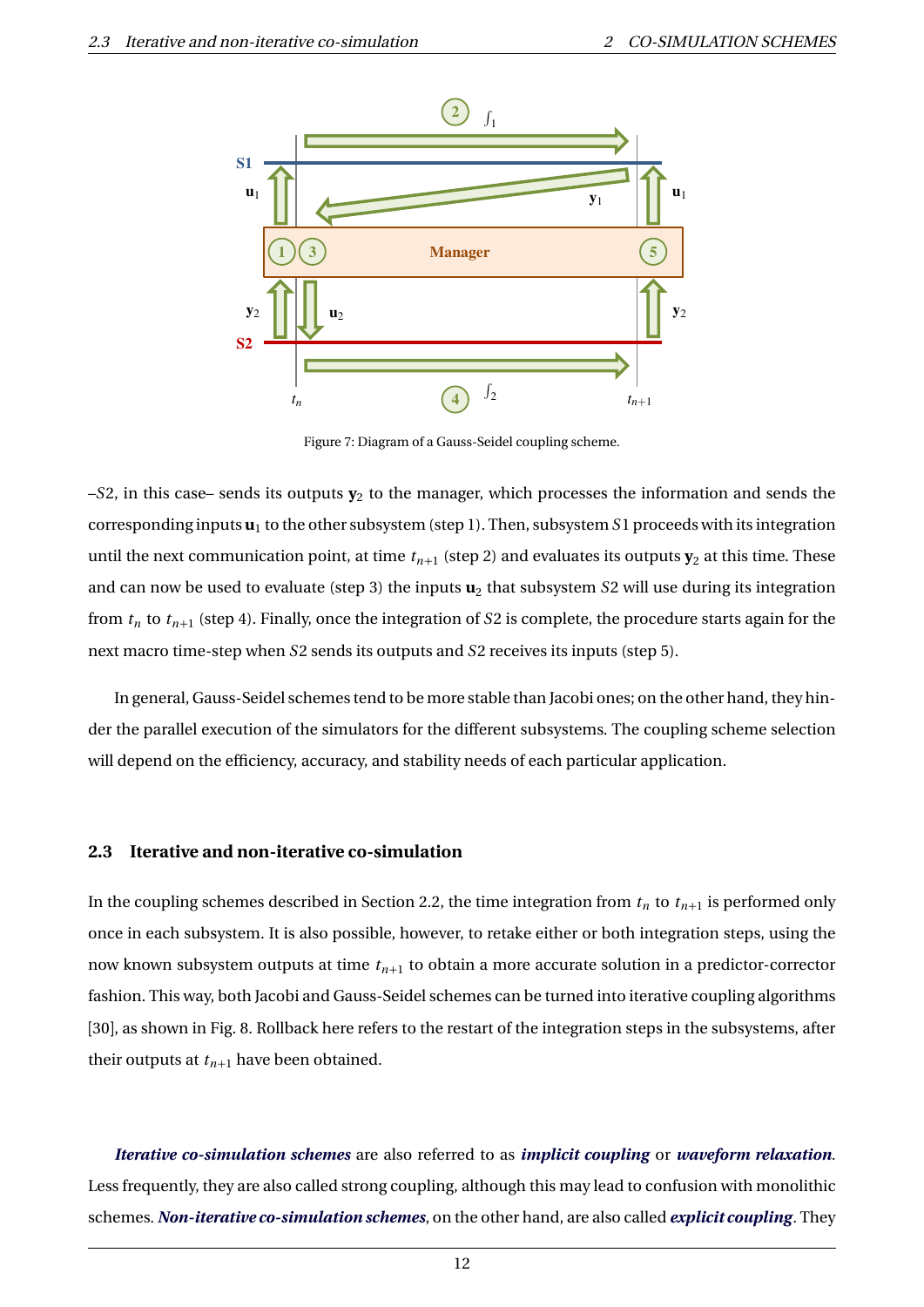

Figure 8: Diagrams of iterative coupling schemes.

can also be labelled as weak coupling, although this term is often employed to denote co-simulation in general. In some publications, *semi-implicit coupling* means an iterative coupling scheme in which the iteration procedure is interrupted after a fixed number of repetitions of the macro step, as opposed to iterating until a certain convergence error below a given tolerance is attained.

In general, implicit schemes are more stable than explicit ones [18]. Iterating over the macro-step until convergence removes most of the problems associated with explicit co-simulation, such as the need to perform input extrapolation (see Section 2.5). On the other hand, implicit schemes cannot be used with subsystems that do not allow rollback –for instance real-time components– or in some applications that impose limitations on the computational resources that can be used.

### **2.4 Selection of coupling variables**

In most cases, the selection of coupling variables for a given co-simulation application can be done in many different ways. Frequently, there are several possibilities to divide a system and represent the connection between the resulting subsystems. For instance, in the simulation of mechanical systems, the interaction between components is commonly represented by forces. However, sometimes the selection of other kinds of variables for the exchange of information may be more convenient.



Figure 9: A two-mass mechanical system.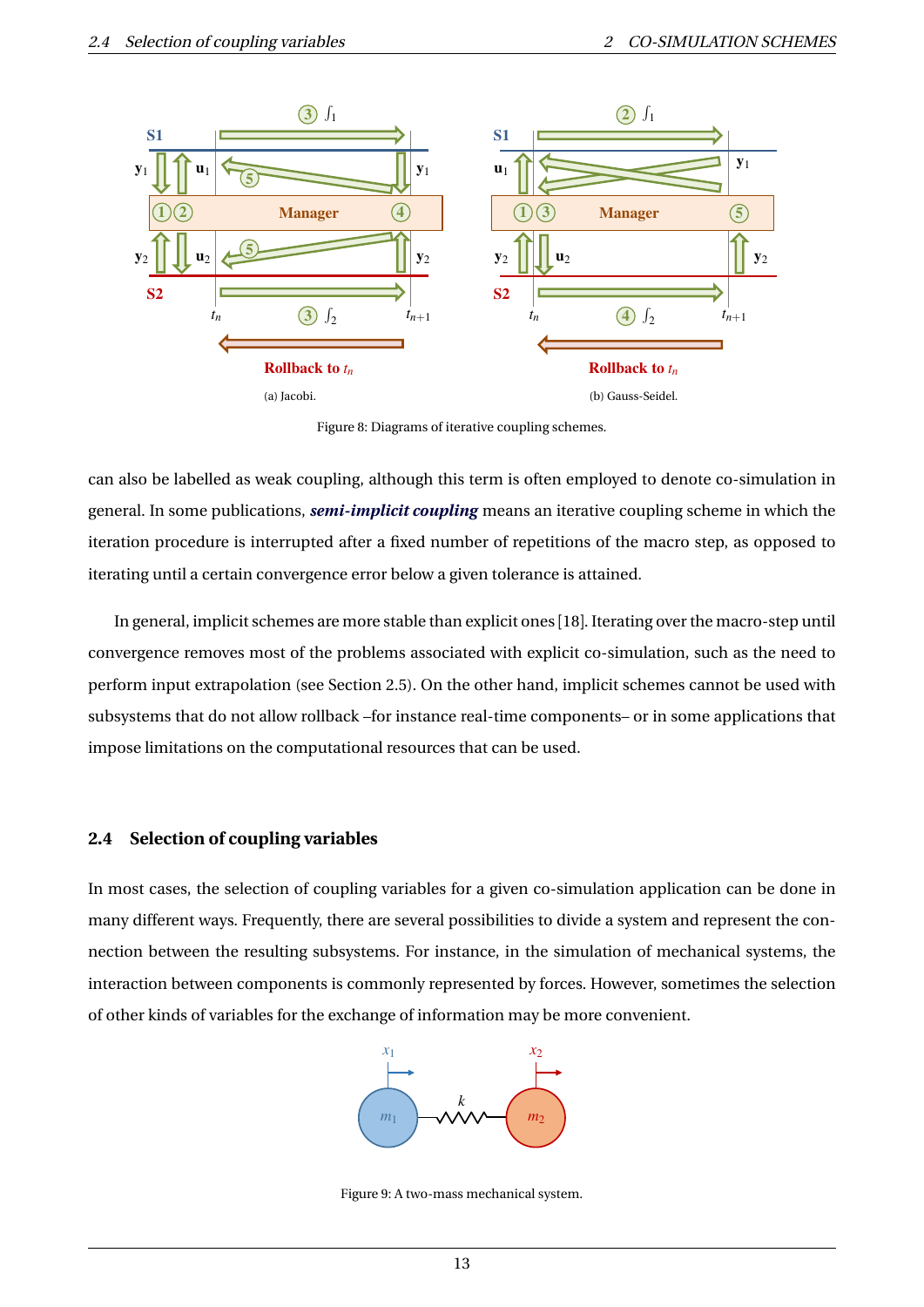Consider the mechanical system composed of two masses,  $m_1$  and  $m_2$ , connected by a spring with stiffness constant *k*, shown in Fig. 9. It is possible to co-simulate its dynamics dividing it into two subsystems, each containing one of the two masses, and defining their inputs and outputs in different ways.



Figure 10: A two-mass mechanical system in a force-displacement co-simulation setup.

Figure 10 shows a setup in which subsystem 1 contains information about mass  $m_1$  and the stiffness  $k$  of the spring. Subsystem 2 only contains the information about mass  $m_2$ . The equation of motion for subsystem 1 is

$$
\ddot{x}_1 = \frac{k(x_2 - x_1)}{m_1} \tag{17}
$$

and its output is the coupling force,  $f_c = k(x_1 - x_2)$ . On the other hand, for subsystem 2

$$
\ddot{x}_2 = \frac{f_c}{m_2} \tag{18}
$$

and its output is the position of the mass,  $x_2$ . Here, for the sake of simplicity, we are assuming that the manager does not modify at all the information contained in the coupling variables. The inputs required by each subsystem in Eqs. (17) and (18) are highlighted red. The arrangement in Fig. 10 is a *force-displacement coupling*.



Figure 11: A two-mass mechanical system in a displacement-displacement co-simulation setup.

Other selections of coupling variables, however, can be used as well. Consider the arrangement shown in Fig. 11, a *displacement-displacement coupling*. Now, the subsystems exchange their positions  $x_1$  and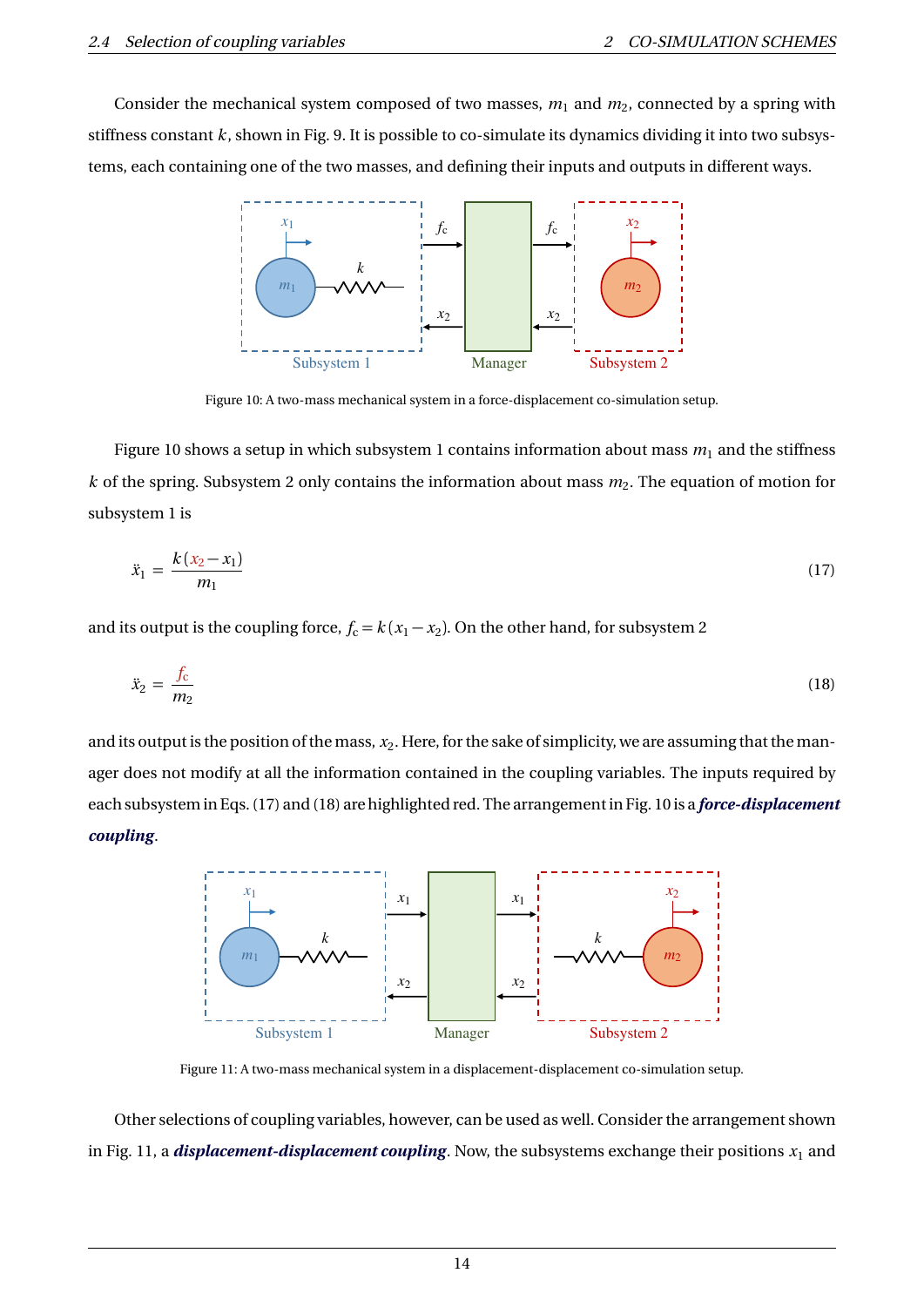$x<sub>2</sub>$  as output variables. Their dynamics equations are in this case

$$
\ddot{x}_1 = \frac{k(x_2 - x_1)}{m_1}; \qquad \ddot{x}_2 = \frac{k(x_1 - x_2)}{m_2}
$$
\n(19)

The expression of Eqs. (19) requires that information about the stiffness *k* of the spring is available for both subsystems. Additional selections of coupling variables are also possible, such as *force-force coupling* arrangements, in which the coupling force would be evaluated externally, e.g., by the co-simulation manager as in Fig. 12, and both subsystems would receive it as input. In this case, the dynamics equations would be

$$
\ddot{x}_1 = \frac{-f_c}{m_1}; \qquad \ddot{x}_2 = \frac{f_c}{m_2} \tag{20}
$$

and the coupling force would be computed by the manager as  $f_c = k(x_1 - x_2)$ . This approach requires that information regarding the stiffness properties of the coupling interface is available to the co-simulation orchestrator.



Figure 12: A two-mass mechanical system in a force-force co-simulation setup, where the coupling force is evaluated by the cosimulation manager.

It is difficult to make an all-encompassing classification of the existing options for the selection of coupling variables, because the subsystems coupled in co-simulation setups can represent a very wide variety of physical entities, and their inputs and outputs can be pretty much any imaginable physical quantity, from angular velocities and torques to temperatures and heat flows. However, it is possible to make some generally valid statements about variable selection.

#### **Advantages and disadvantages of some coupling variable choices**

Using a force-displacement approach –or an equivalent one, such as torque-angular speed– can be advantageous because it expresses the connection between subsystems in terms of a pair of coupling variables that provide information about the energy exchanged at the co-simulation interface. For instance, in the simple mechanical system shown in Fig. 10, the product  $P = f_c \cdot \dot{x}_2$  is directly the power exchanged between the two subsystems through the coupling interface. Even if  $x_2$  is the variable actually exchanged between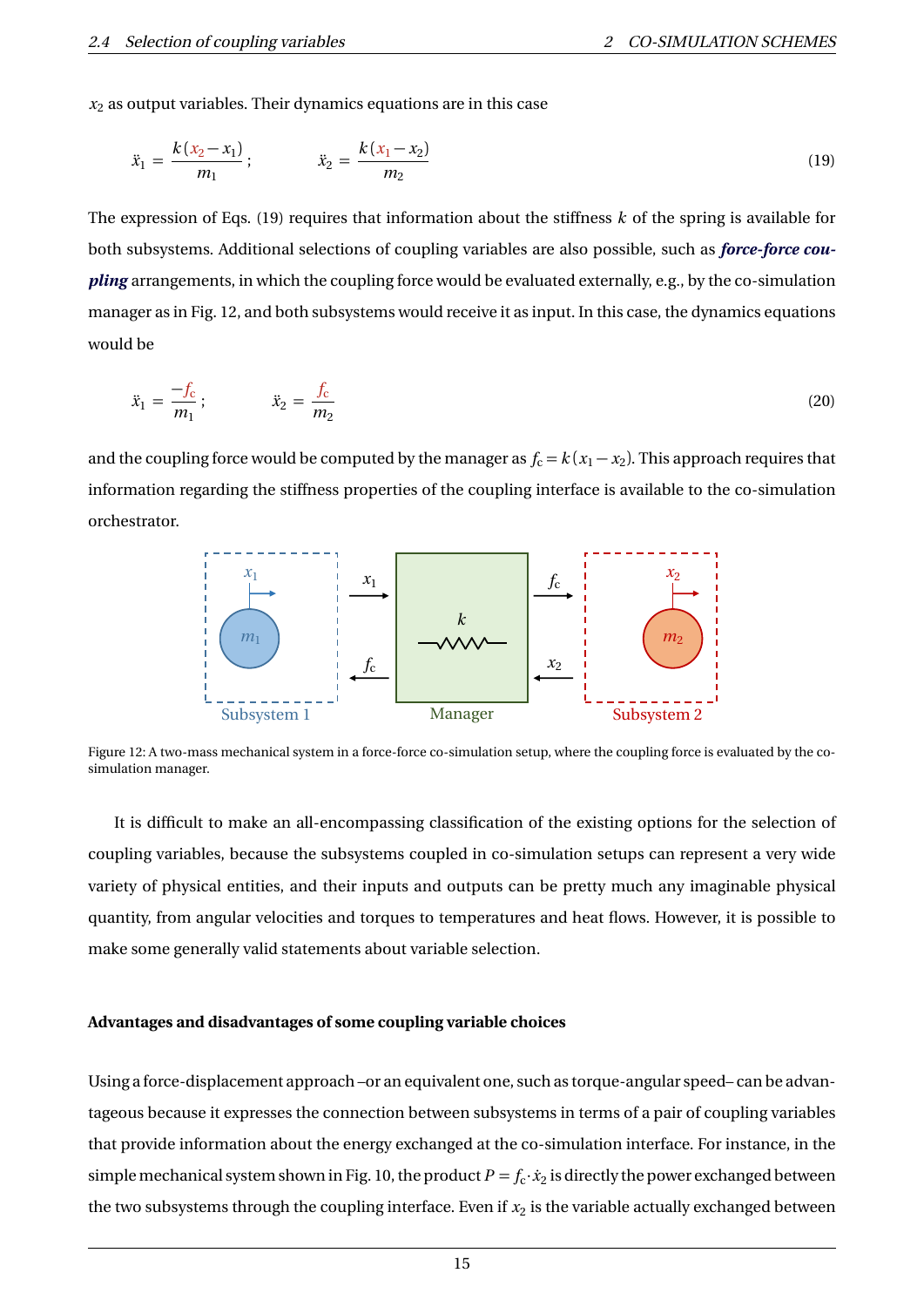subsystems, it is possible to obtain the value of its derivative,  $\dot{x}_2$ , by differentiation of the inputs of subsystem 1. The evaluation of the power exchanged at the coupling interface is the basis for the development of indicators for co-simulation accuracy and correction methods to keep the numerical integration precise and stable, e.g., [28], [15]. These will be discussed in further detail in Section 3.1.

However, displacement-displacement coupling schemes can also be beneficial in certain cases. Let us consider the two-mass example in Fig. 9 and formulate the equations of its subsystems in state-space form

$$
\begin{bmatrix} \dot{\mathbf{z}} \\ \mathbf{y} \end{bmatrix} = \begin{bmatrix} \mathbf{A} & \mathbf{B} \\ \mathbf{C} & \mathbf{D} \end{bmatrix} \begin{bmatrix} \mathbf{z} \\ \mathbf{u} \end{bmatrix}
$$
 (21)

where **z** is the subsystem state, **y** includes the outputs, **u** is the subsystem inputs, and **A**, **B**, **C**, and **D** are the state, input, output, and feedthrough matrices, respectively. If the co-simulation takes place according to a non-iterative Jacobi scheme, in which both subsystems are stepped forward in time with the same communication macro-step, the numerical integration process of a subsystem between communication points can be summarized in four stages, as shown in Fig. 13.



Figure 13: Stages in the integration of a subsystem between two communication points in a single-step Jacobi scheme

At the beginning of macro time step  $(t_n, t_{n+1})$ , both subsystem receive their inputs  $\mathbf{u}_1$  and  $\mathbf{u}_2$  from the manager (stage 1). Before, at the end of the previous macro step, the subsystems had sent their outputs  $\mathbf{y}_1$  and  $\mathbf{y}_2$  to the manager. The next steps for each subsystem are the evaluation of the derivatives of its state,  $\dot{\mathbf{z}}$ , (stage 2) and their integration to step forward in time the subsystem from  $t_n$  to  $t_{n+1}$  (stage 3). Once the subsystem has received its inputs at time  $t_n$ ,  $\mathbf{u}_n$ , this is equivalent to the conventional numerical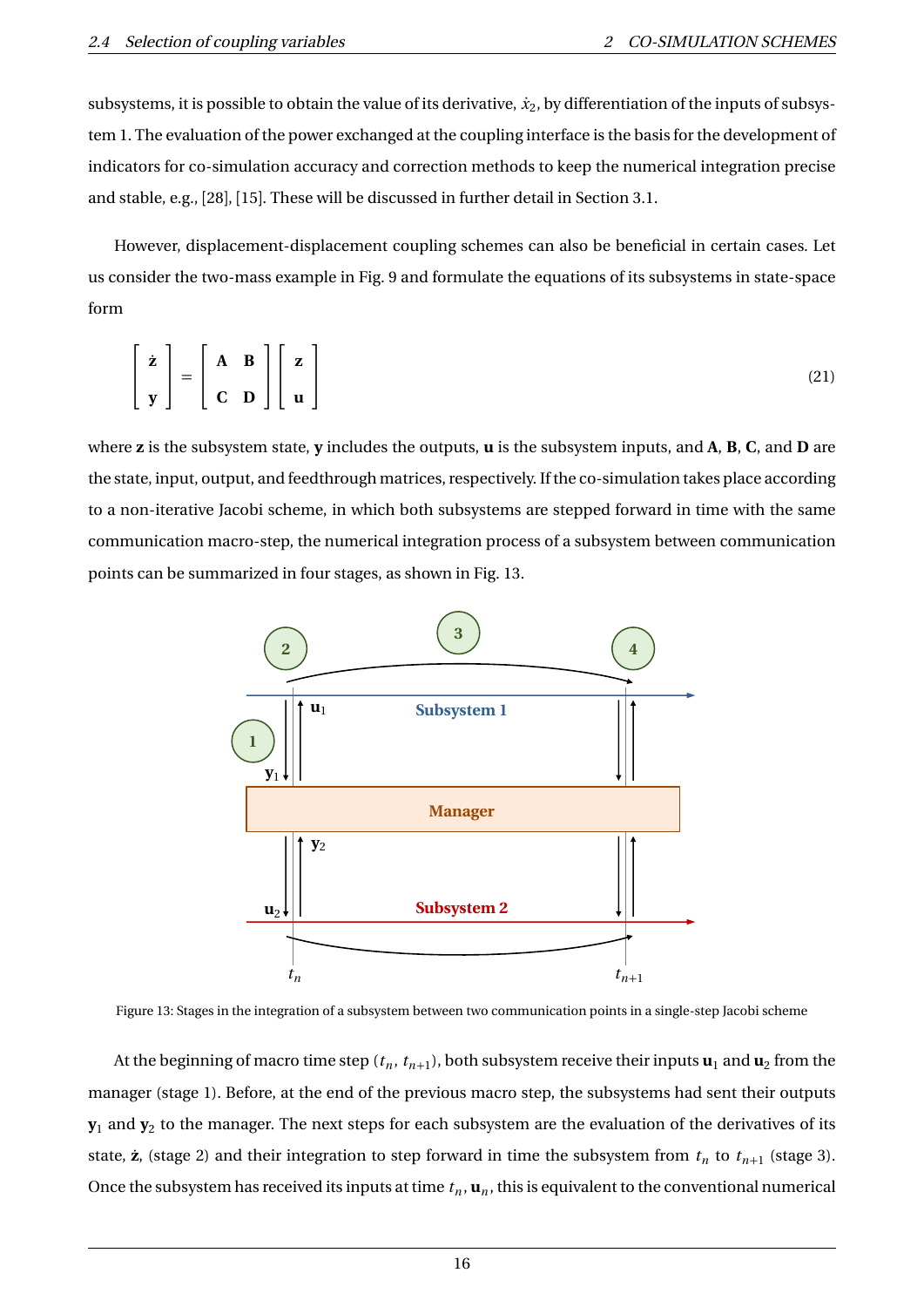integration of a dynamic system. The derivatives at time *t<sup>n</sup>* are obtained as

$$
\dot{\mathbf{z}}_n = \mathbf{A}\mathbf{z}_n + \mathbf{B}\mathbf{u}_n \tag{22}
$$

which is an exact equation, because **z** and **u** are known at time  $t_n$ . The derivatives  $\dot{z}_n$  can now be used to integrate the state of the system until  $t_{n+1}$  to obtain  ${\bf z}_{n+1}.$  So far, the only numerical error in the process has been introduced by the time discretization of the system dynamics and the use of a numerical integrator during stage 3. At stage 4, the subsystem must evaluate its outputs at time *tn*+<sup>1</sup> before sending them to the manager

$$
\mathbf{y}_{n+1} = \mathbf{C} \mathbf{z}_{n+1} + \mathbf{D} \mathbf{u}_{n+1} \tag{23}
$$

The problem is that  $\mathbf{u}_{n+1}$  are not known yet. They will remain undetermined until the next macro step begins and the manager sends them to the subsystems. Usually, their value is extrapolated from the previously known values of the subsystem inputs, so Eq. (23) actually becomes

$$
\mathbf{y}_{n+1} = \mathbf{C} \mathbf{z}_{n+1} + \mathbf{D} \tilde{\mathbf{u}}_{n+1} \tag{24}
$$

where  $\tilde{\mathbf{u}}_{n+1}$  is the approximated value of the inputs at time  $t_{n+1}$ . Equation (24) highlights that, besides the numerical integration, the need to extrapolate the inputs introduces an additional source of errors in the co-simulation process. However, in those cases in which the feedthrough matrix **D** is empty, the subsystem outputs can be evaluated without knowing the inputs  $\mathbf{u}_{n+1}$ 

$$
\mathbf{y}_{n+1} = \mathbf{C} \mathbf{z}_{n+1} \tag{25}
$$

which would reduce again the total error of the co-simulation process to that of the numerical integrator. This explains the deterioration of error convergence properties observed in [3] for co-simulation arrangements that involve subsystems with  $D \neq 0$ .

In a Jacobi scheme with a force-displacement coupling like the one in Fig. 10, the subsystem that returns force as an output (subsystem 1) needs to use Eq. (24), because the coupling force  $f_c = k(x_1 - x_2)$ depends on input  $x_2$ . In this case, the feedthrough matrix  $\bf{D}$  is not zero. However, if a displacementdisplacement coupling is used, the outputs of both subsystems are just identical to their states. In this case,  $D = 0$  and there is no need to extrapolate subsystem inputs, because they can be calculated with Eq. (25). It can be shown that, in examples like those introduced in Sections A.1 and A.5, selecting the coupling variables such that **D** = **0** results in better energy conservation and stability properties. On the other hand, such an approach usually requires that both subsystems have access to information about the physical properties of the coupling interface, which is not always possible. For example, both subsys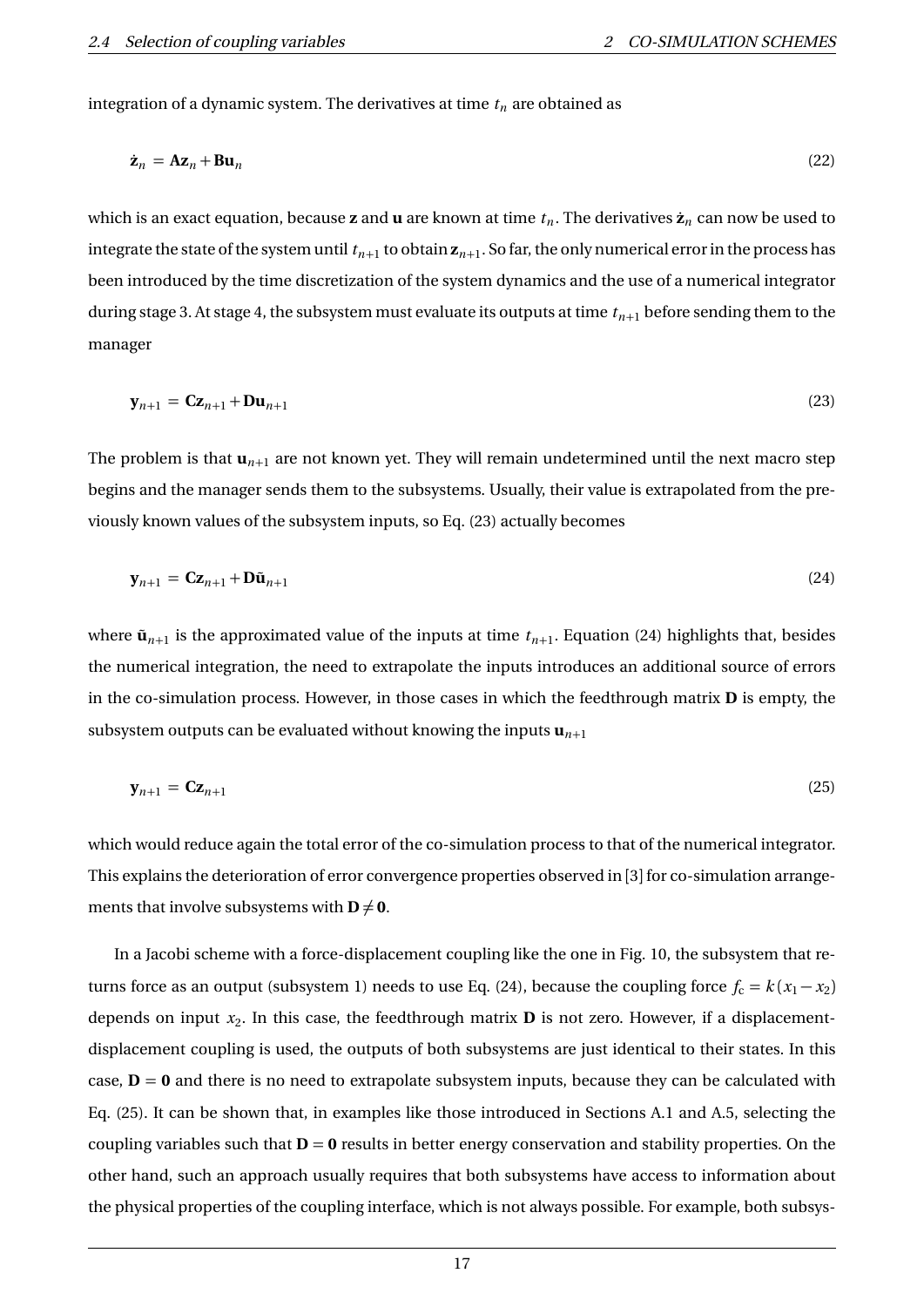tems in the two-mass problem would need to know the stiffness *k* of the coupling spring, as evidenced by Eqs. (19).

#### **Coupling via algebraic constraints**

Up to this point, only coupling through constitutive relations has been considered in this Section. The interface between subsystems has a certain flexibility, in the sense that the coupling variables are used to determine a term that will enter the differential equations of at least one of the subsystems. For example, in the case of the linear oscillator in Section 1.2, the interface between the two subsystems is compliant and can described by a spring.

It is also possible to use a rigid coupling between subsystems. Mathematically, this is done using algebraic constraints to characterize the interface. In this case, explicit co-simulation schemes cannot be directly used without modifications. Coupling via algebraic constraints requires either the use of implicit co-simulation methods or the knowledge of partial derivatives of the system states with respect to the coupling variables, as shown for instance in [31, 32]. In some cases, algebraic couplings can be replaced with compliant spring-damper systems, thus obtaining an approximation of the dynamics of the overall system. This approach, however, introduces artificial dynamics in the solution and can result in the need to decrease the macro step-size to obtain accurate enough results [19].

#### **2.5 Extrapolation and interpolation of coupling variables**

Explicit co-simulation schemes frequently need to have recourse to extrapolation methods to evaluate subsystem inputs. The Jacobi scheme diagram shown in Fig. 13 illustrates this issue. In step 4, subsystem 1 must evaluate its outputs at time *n* + 1 without having access to the value of its inputs at this instant,  $\mathbf{u}_{n+1}$ , as confirmed by Eq. (23). An approximated value of the inputs,  $\tilde{\mathbf{u}}_{n+1}$ , must be used instead; several ways exist to determine this value.

Polynomial extrapolation is a popular way to approximate unknown input values in co-simulation applications, e.g., [22, 25]. *Constant extrapolation*, also known as *zero order hold (ZOH)*, is commonly used because of its simplicity. With ZOH, the unknown inputs at time  $n + 1$  are simply

$$
\tilde{\mathbf{u}}_{n+1}^{\text{ZOH}} = \mathbf{u}_n \tag{26}
$$

Higher extrapolation orders, such as *linear extrapolation* or *first order hold (FOH)* and *quadratic extrapolation* or *second order hold (SOH)* are often used in an attempt to make the integration process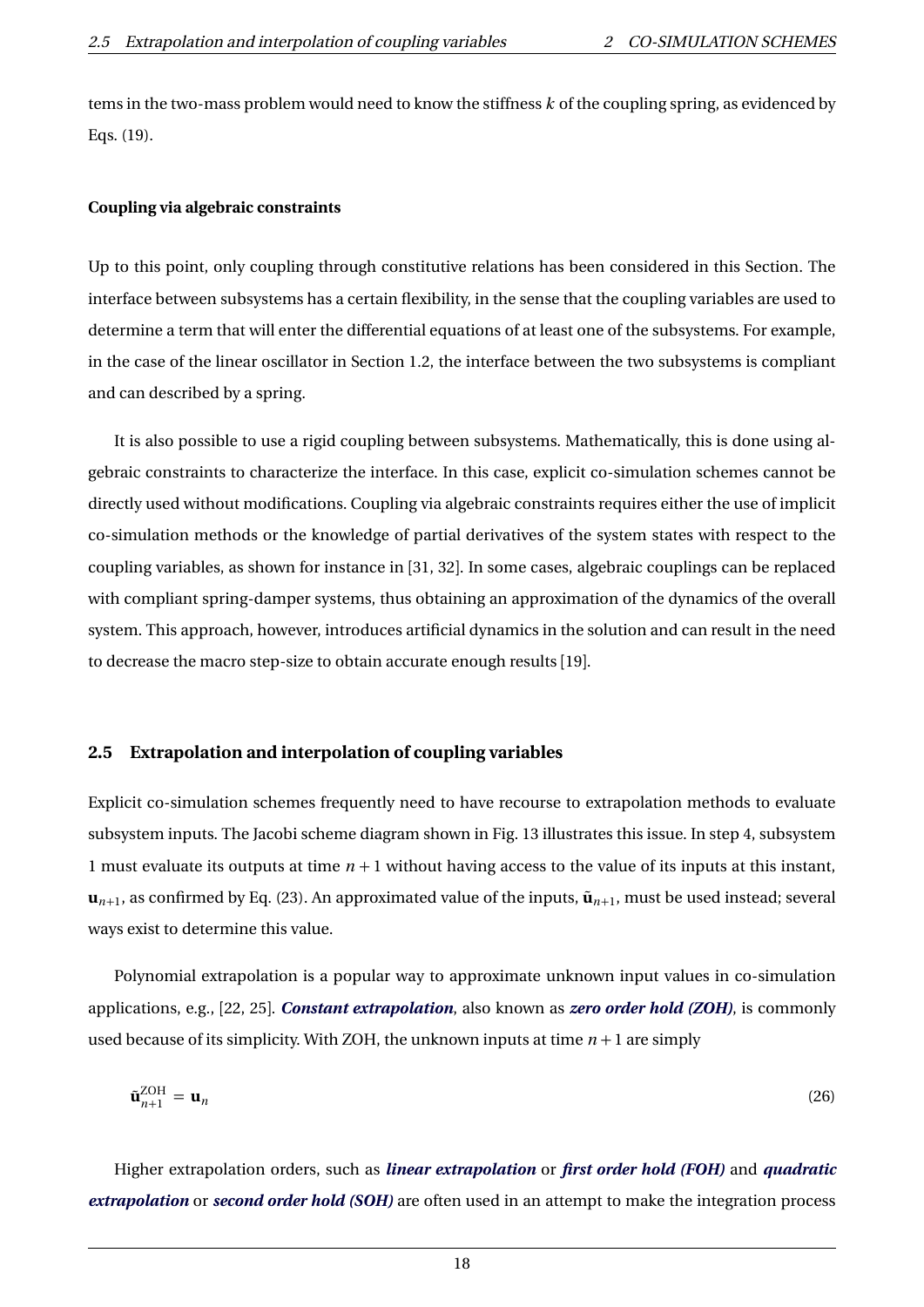more stable [8], especially in multi-rate co-simulation environments (see Section 2.6). Higher order polynomials are expected to increase the coupling bandwidth [6] and accuracy, although they are also more sensitive to discontinuities in subsystem dynamics. The use of FOH to evaluate the inputs at time  $n + 1$ would result in the following approximated values

$$
\tilde{\mathbf{u}}_{n+1}^{\text{FOH}} = \mathbf{u}_n + (t_{n+1} - t_n) \frac{\mathbf{u}_n - \mathbf{u}_{n-1}}{t_n - t_{n-1}}
$$
\n(27)

Similarly, SOH would require to adjust the coefficients of a second order polynomial to perform the extrapolation, using the known values of the inputs at time steps  $t_n$ ,  $t_{n-1}$ , and  $t_{n-2}$ . Other methods, such as least square approximation [16] or polynomial approximations that result in smooth input evolution [9] have been proposed as well. Extrapolation methods do not need any information other than the previously received input values to operate; they are also generally easy to implement and can be used with almost any type of subsystem in a co-simulation setup, regardless of its nature or internal behaviour.



Figure 14: Effect of ZOH and FOH extrapolation on the prediction of subsystem inputs

It is important to note that all the above mentioned approximation and extrapolation methods are signal reconstruction techniques that build on previously received input values, but do not use information from the subsystem dynamics to predict future input values. As such, they may deliver unrealistic predictions, especially when applied to co-simulation environments subjected to sudden changes in the dynamics, e.g., impacts and discontinuities. Figure 14 highlights the fact that extrapolation may lead to inaccurate input prediction: the extrapolated values at time  $t_{n+1}$  may not follow the actual evolution of the input variable, and increasing the polynomial order does not necessarily improve the results. Along these lines, as noted in [16], the selection of the extrapolation method often has a critical and strongly case-dependent impact on the accuracy and robustness of the co-simulation process, and it is difficult to select the most favourable extrapolation method for a given application without a previous evaluation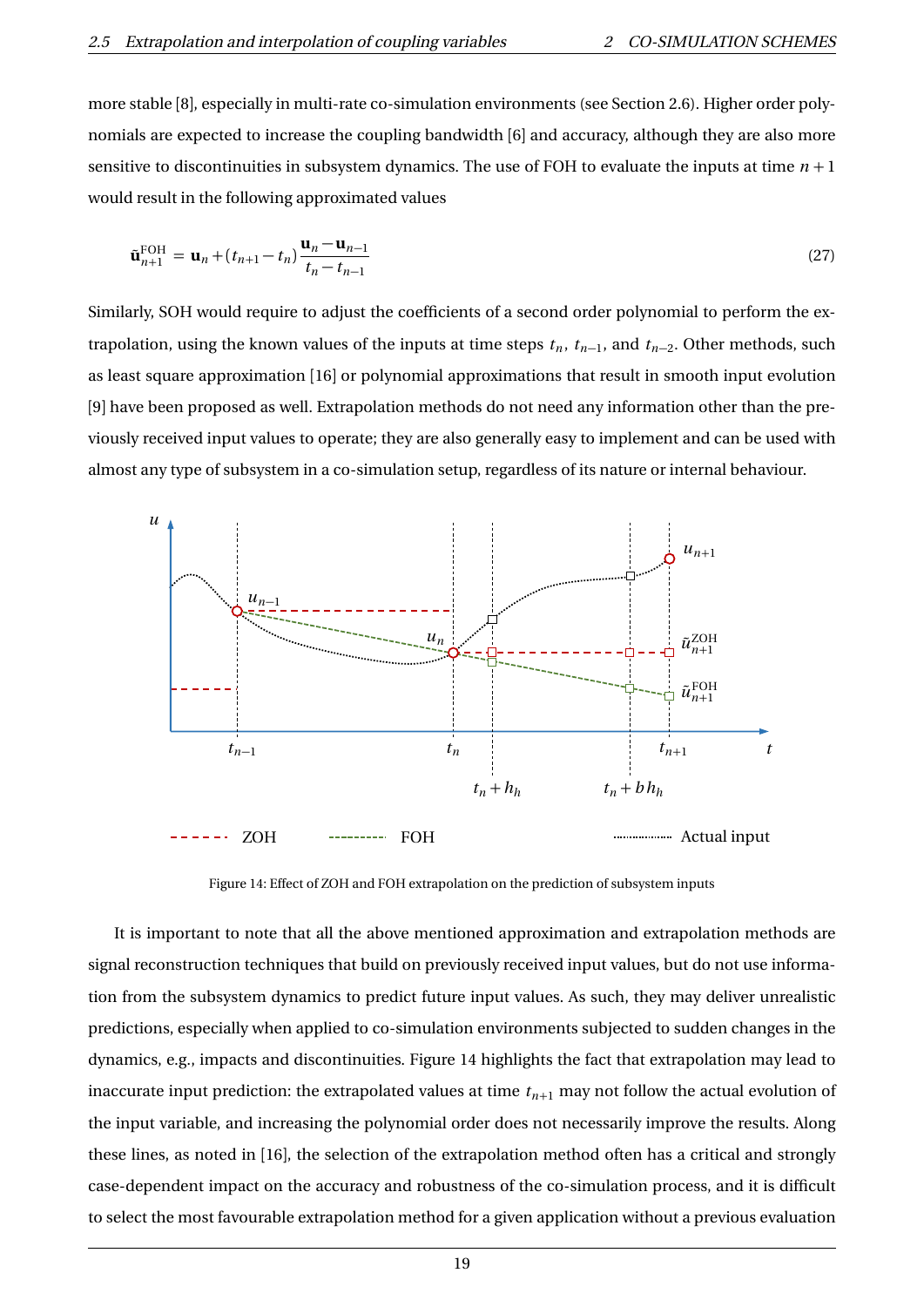of its behaviour [25]. This has led to the development of methods that adaptively select the polynomial degree to be used for extrapolation during runtime [5].

### **2.6 Time grids**

The concept *time grid* denotes the time discretization obtained in each subsystem as a result of setting its internal integration step-size, and also those that result from establishing the communication intervals between the manager and the subsystems. Time grids can be equally spaced, if all their time intervals are of the same size, or not. Co-simulation time grids are *matching grids* if the communication intervals of all the subsystems are multiples of each other. In this document, only constant and matching grids are discussed; however, non-matching grids can also be found in co-simulation applications [16].

The concepts of single-rate and multirate co-simulation are related to the time grids used in the coupling scheme. In a *single-rate* co-simulation algorithm, all the subsystems use the same macro step-size *H* to communicate with the manager. In *multirate* co-simulation, conversely, at least two subsystems have different macro step-sizes. Using multirate schemes is advantageous sometimes when the co-simulated subsystems have very different time scales. In such cases, slow subsystems can be simulated using large integration steps while using a smaller step-size for subsystems with faster dynamics. This often results in a more efficient execution from a computational point of view: if small communication steps were to be used for every subsystem, this would increase the number of integration steps taken to solve the slow subsystem dynamics, consequently causing a computational overhead.

In spite of making it possible to decrease the overall computational effort required to integrate the dynamics, multirate co-simulation schemes have the disadvantage of needing input extrapolation in cases in which their single-rate equivalent would not.

Figure 15 shows a multirate co-simulation scheme in which subsystem 1 (SS1) and subsystem 2 (SS2) use macro step-sizes  $H_1$  and  $H_2 = H_1/2$ . Subsystem 1 exchanges information with the manager at communication points  $t_n$  and  $t_{n+1}$ ; subsystem 2, besides, has an intermediate communication point  $t_b$ . The integration of the dynamics of SS2 between  $t_n$  and  $t_{n+1}$  is performed in two consecutive integration steps: from  $t_n$  to  $t_b$  and from  $t_b$  to  $t_{n+1}$ . This multirate scheme decreases the number of integration steps required to solve the dynamics of SS1, compared to a single-rate scheme in which  $H = H_2$ . On the other hand, however, input extrapolation is likely to be required at time  $t<sub>b</sub>$  in SS2. Let us assume that the dynamics of this subsystem can be expressed in state-space form as

$$
\begin{bmatrix} \dot{\mathbf{x}}_2 \\ \mathbf{y}_2 \end{bmatrix} = \begin{bmatrix} \mathbf{A}_2 & \mathbf{B}_2 \\ \mathbf{C}_2 & \mathbf{D}_2 \end{bmatrix} \begin{bmatrix} \mathbf{x}_2 \\ \mathbf{u}_2 \end{bmatrix}
$$
 (28)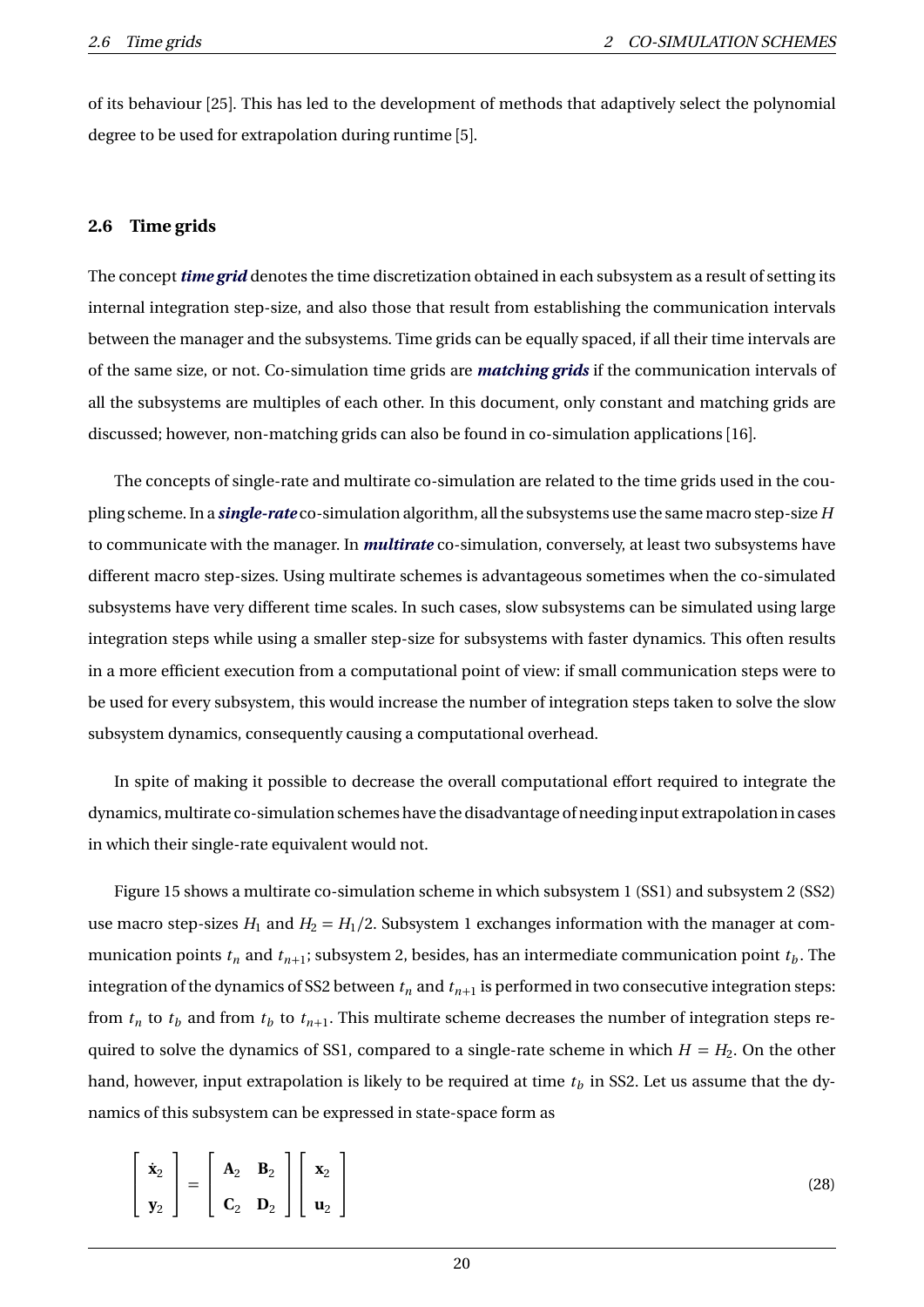

Figure 15: Example of explicit multi-rate co-simulation scheme

At time  $t_b$ , input  $\mathbf{u}_2$  is required to evaluate the output  $y_2$  if SS2 has direct feedthrough, i.e.,  $\mathbf{D}_2 \neq \mathbf{0}$ . However, even in systems without direct feedthrough,  $\mathbf{u}_2(t_b)$  is still required to evaluate  $\dot{\mathbf{x}}_2(t_b)$ , necessary in turn to complete the integration step between  $t_b$  and  $t_{n+1}$ . It must be stressed that subsystem 1 only needs to extrapolate its inputs if  $D_1 \neq 0$ , but not to evaluate the derivative of its state.

In fact, this problem exists whenever the integration step-sizes within the subsystems do not match the macro step-size used to communicate with the co-simulation manager. Input extrapolation will be required to evaluate the state derivatives at intermediate times between communication points, except in the rather infrequent case in which  $B = 0$ .

#### **2.7 Real-time co-simulation**

The term *real-time (RT) co-simulation* is used to describe those applications in which all computations and information transfers between two consecutive communication points  $t_n$  and  $t_{n+1}$  must be conducted in a real-world (*wall-clock time*) time span shorter than the length of the macro time step, *H* . The simulation outputs not only have to be correct: they also have to be delivered at the right time [23]. Fast code execution is essential for RT co-simulation, but so is predictability regarding the duration of the computation intervals.

RT co-simulation setups make it possible to interface simulated environments to physical components to deliver physical-virtual applications, such as test benches. *Haptic* simulators, for instance, can be regarded as a particular type of RT co-simulation setup, in which a human being specifies the desired motion of a part of a mechanical system in a virtual environment and receives the simulated force that should be experienced if the operation took place in the physical world. Other examples of RT co-simulation in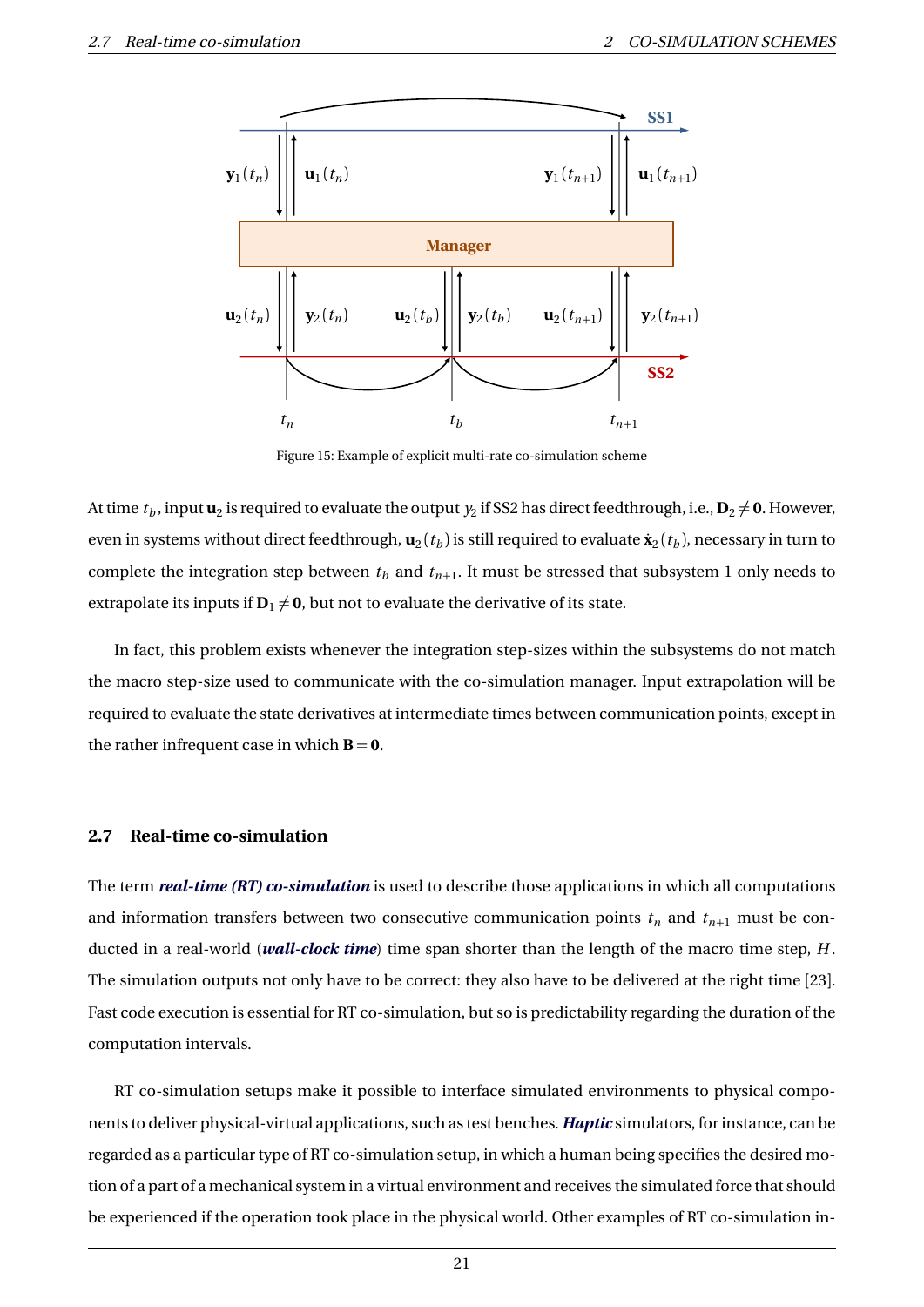clude HiL simulators, like testing microprocessors with vehicle ADAS (Advanced Driver-Assistance Systems) with a virtual model of the vehicle on which they will be mounted, and *System-in-the-Loop* (SITL) test benches, in which the physical component under test is interfaced to a simulated, virtual environment  $^{\rm l}$  . The latter is the case of physical-virtual test benches, which are gaining momentum in automotive applications, for instance test benches for e-powertrain components. Simulators that interact with realworld subsystems are very often subjected to RT execution constraints, because physical systems cannot "pause" or "slow down" their execution.

Besides the pointed out limitation regarding the available time for computations, RT co-simulation setups frequently present the following features:

- They use **constant communication macro step-sizes** *H* and **matching time grids**. Physical components are often sampled at constant rates that cannot be modified. Even though variable step integrators can still be used within the virtual subsystems, it is rather complicated to modify the macro step-size.
- **Explicit co-simulation schemes** are almost exclusively used. Physical components cannot perform rollback and re-take their "integration steps" between communication points. Among these, Jacobi schemes are the most frequent, although Gauss-Seidel algorithms can also be used.

<sup>&</sup>lt;sup>1</sup>The term *hybrid simulation* is often used to refer to the integration of physical testing and numerical simulations. Please note that *hybrid co-simulation* has a different meaning, as noted in Section 2.1.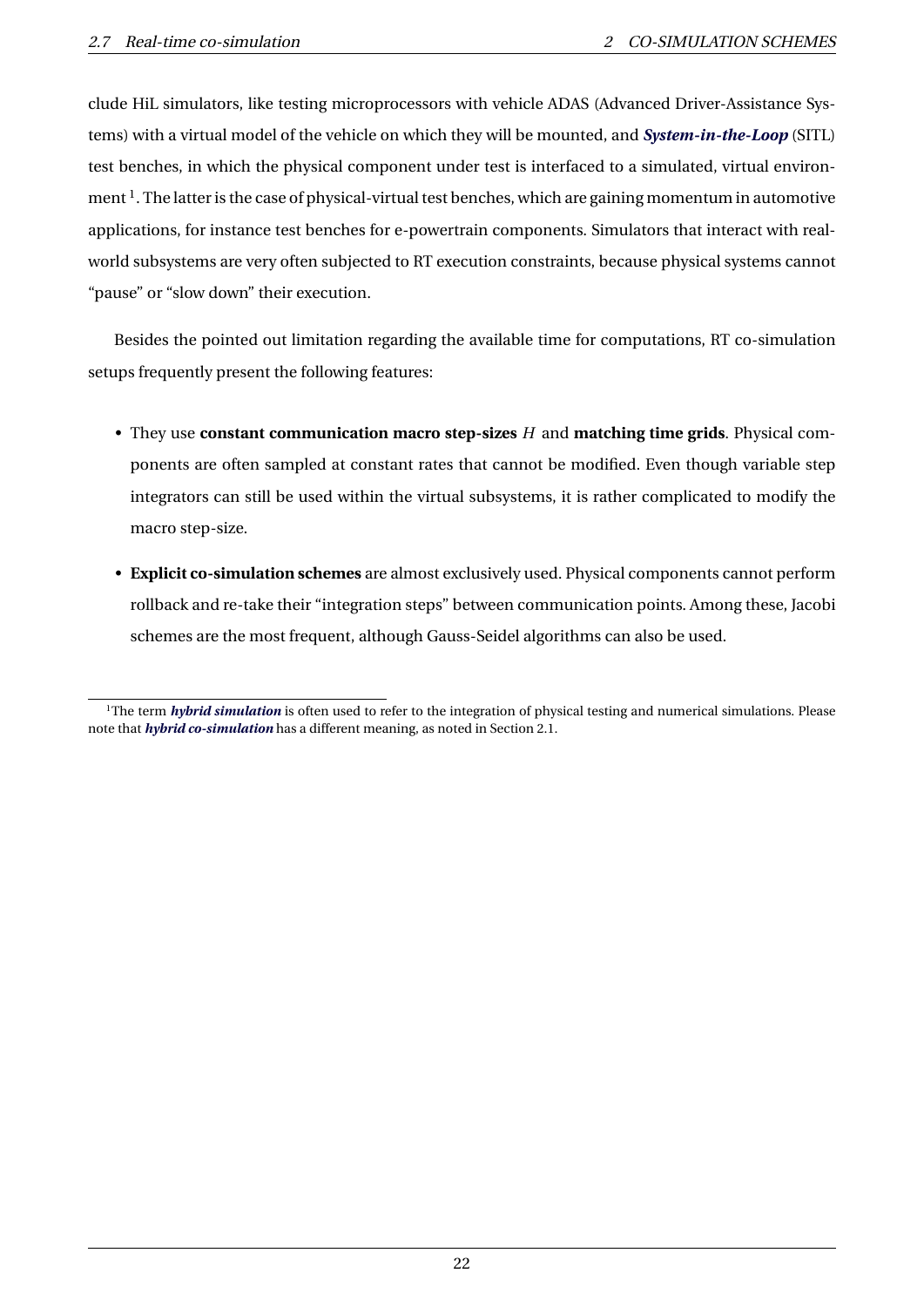# **3 Non-iterative co-simulation**

As highlighted in Section 2.7, many applications of industrial interest require the use of non-iterative (explicit) co-simulation. The following points must be taken into consideration in these cases:

- As pointed out in Section 2.3, explicit co-simulation schemes are prone to become unstable, especially when one or more subsystems have direct feed-through. This can be alleviated with a proper selection of coupling variables, see Section 2.4.
- It is possible to apply correction methods to enhance simulation stability. Besides conventional polynomial extrapolation, energy-based and frequency analysis methods have been employed in the literature.
- Rollback is not possible and macro steps cannot be re-taken in the majority of cases.
- Multirate co-simulation schemes can be used.
- In RT applications, the additional requirement that the communication macro step-size *H* is kept constant is often enforced. Besides, all the computations required to complete a macro time-step, including communication overheads, must be completed in less time than the duration of the macro step, *H* .

A common concern in applications that employ explicit co-simulation is being able to predict when the numerical integration will become unstable or unreliable. This is critical for RT applications that include physical components, as unstable behaviour can develop into a hazard for the machinery and also people. A second desirable ability is being able to correct these instabilities and inaccuracies once they are detected.

### **3.1 Error monitoring in explicit co-simulation**

Ideally, error indicators in non-iterative co-simulation should be derived exclusively from the information contained in the coupling variables exchanged between the subsystems and the co-simulation manager; in most cases, it cannot be assumed that the subsystems internals are known.

The *residual power* indicator *δP* was introduced by Sadjina in [28] to quantify the energy error caused by the time-discrete exchange of coupling variables at the co-simulation interface. Consider a co-simulation setup with two subsystems 1 and 2 that exchange energy with the rest of the co-simulation environment through their coupling interfaces. In theory, the total sum of the energy that flows through the cosimulation interface should be zero, because energy is neither generated nor removed there. As a con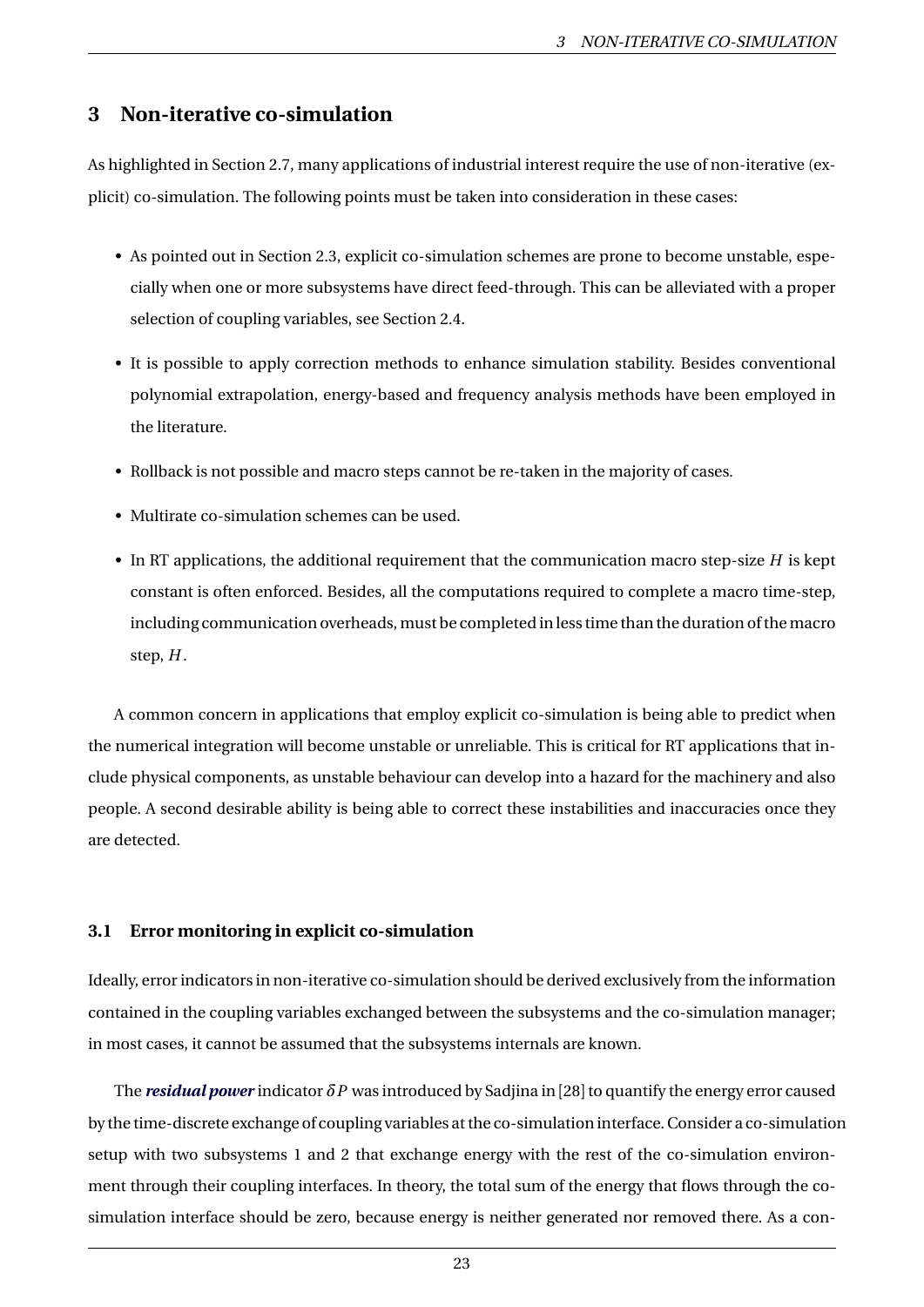sequence, at any time *t* , the total power exchanged between the subsystems through the co-simulation interface should amount to zero

$$
P_1 + P_2 = 0 \tag{29}
$$



Figure 16: Exchange of coupling variables during an explicit co-simulation macro-step

In practice, however, this is not the case, because each subsystem evaluates its interface power in a different way. Let us assume that the product of the coupling variables exchanged at the interface has power units, e.g., as in a force-velocity coupling. At the end of a macro-step like the one shown in Fig. 16, at time  $t_{n+1}$ , subsystem 1 will evaluate the power that it exchanges through the interface as

$$
P_1(t_{n+1}) = -(\tilde{\mathbf{u}}_1(t_{n+1}))^{\mathrm{T}} \mathbf{y}_1(t_{n+1})
$$
\n(30)

where notation  $\tilde{\mathbf{u}}_1$  highlights the fact that inputs  $\mathbf{u}_1$  at time  $t_{n+1}$  are unknown for subsystem 1 and must be approximated somehow, e.g., by means of polynomial extrapolation, to complete the evaluation of  $\mathbf{y}_1(t_{n+1})$ . Similarly, for subsystem 2

$$
P_2(t_{n+1}) = -(\tilde{\mathbf{u}}_2(t_{n+1}))^{\mathrm{T}} \mathbf{y}_2(t_{n+1})
$$
\n(31)

The addition of the two power values in Eqs. (30) and (31) is no longer zero

$$
\delta P = -(P_1 + P_2) \neq 0 \tag{32}
$$

and this deviation from zero becomes the residual power, which indicates the co-simulation quality. The closer the residual is to zero, the more accurate the co-simulation is. The integral over a given time interval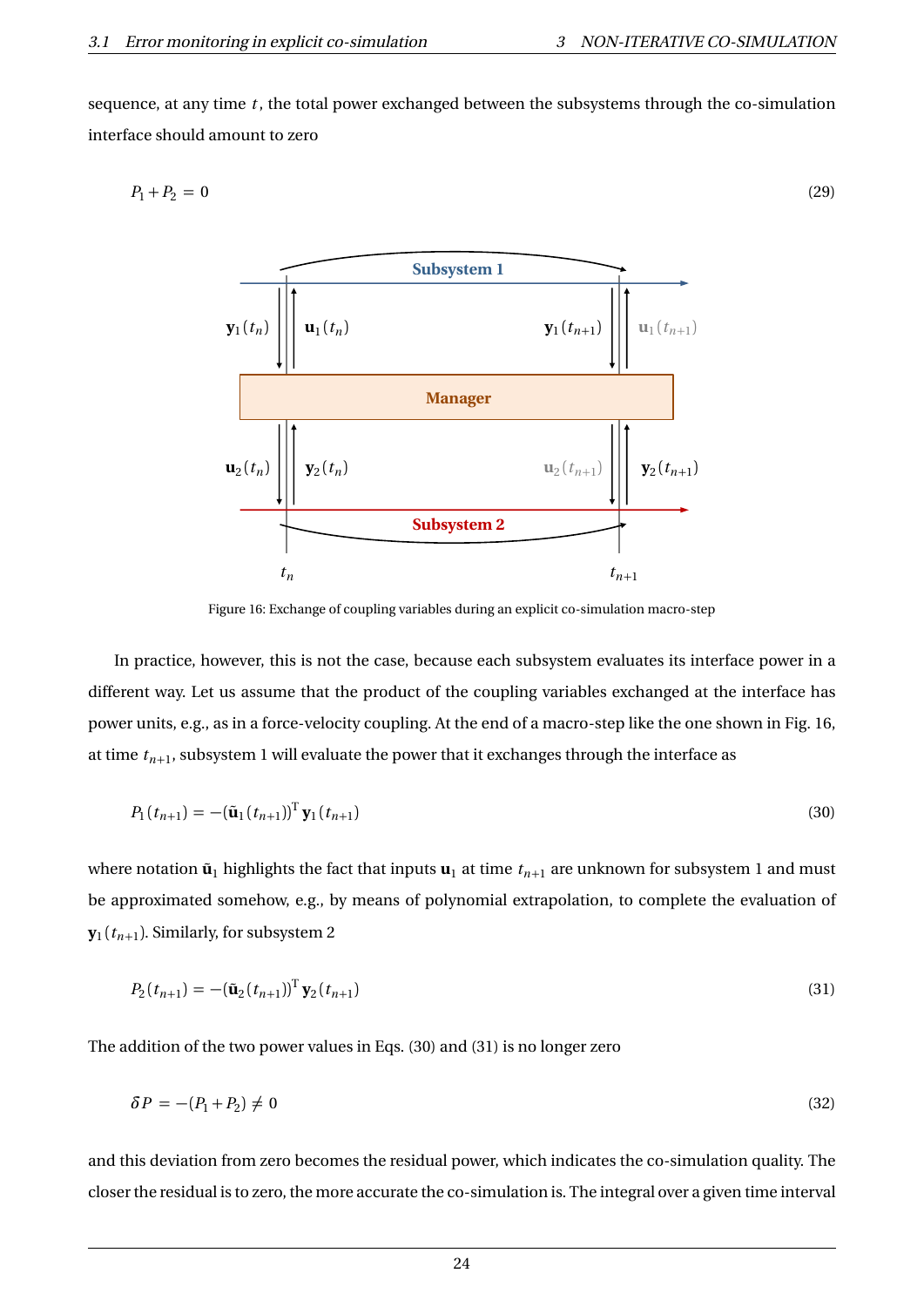### of *δP* is the *residual energy*

$$
\delta E(t_{n+1}) = \int_{t_n}^{t_{n+1}} \delta P(t) \mathrm{d}t \tag{33}
$$

and both quantities,  $\delta P$  and  $\delta E$ , can be used as an indicator of the coupling error caused by the timediscrete interface [25, 26]. It is noteworthy that these indicators were originally defined assuming that every subsystem extrapolated its inputs using ZOH extrapolation.

If the coupling variables include information that makes it possible to determine the overall energy of the system, then a more precise energy balance can be established [15]. This can be used to monitor energy errors at the coupling interface. This method, though, requires a computational model of each subsystem involved in the co-simulation; if physical components exist, e.g., in a SiTL test bench, then an all-encompassing energy balance cannot be evaluated, unless means exist to estimate the energy of the physical subsystem components. This would require either precise and comprehensive sensor readings or the use of digital twins of these components.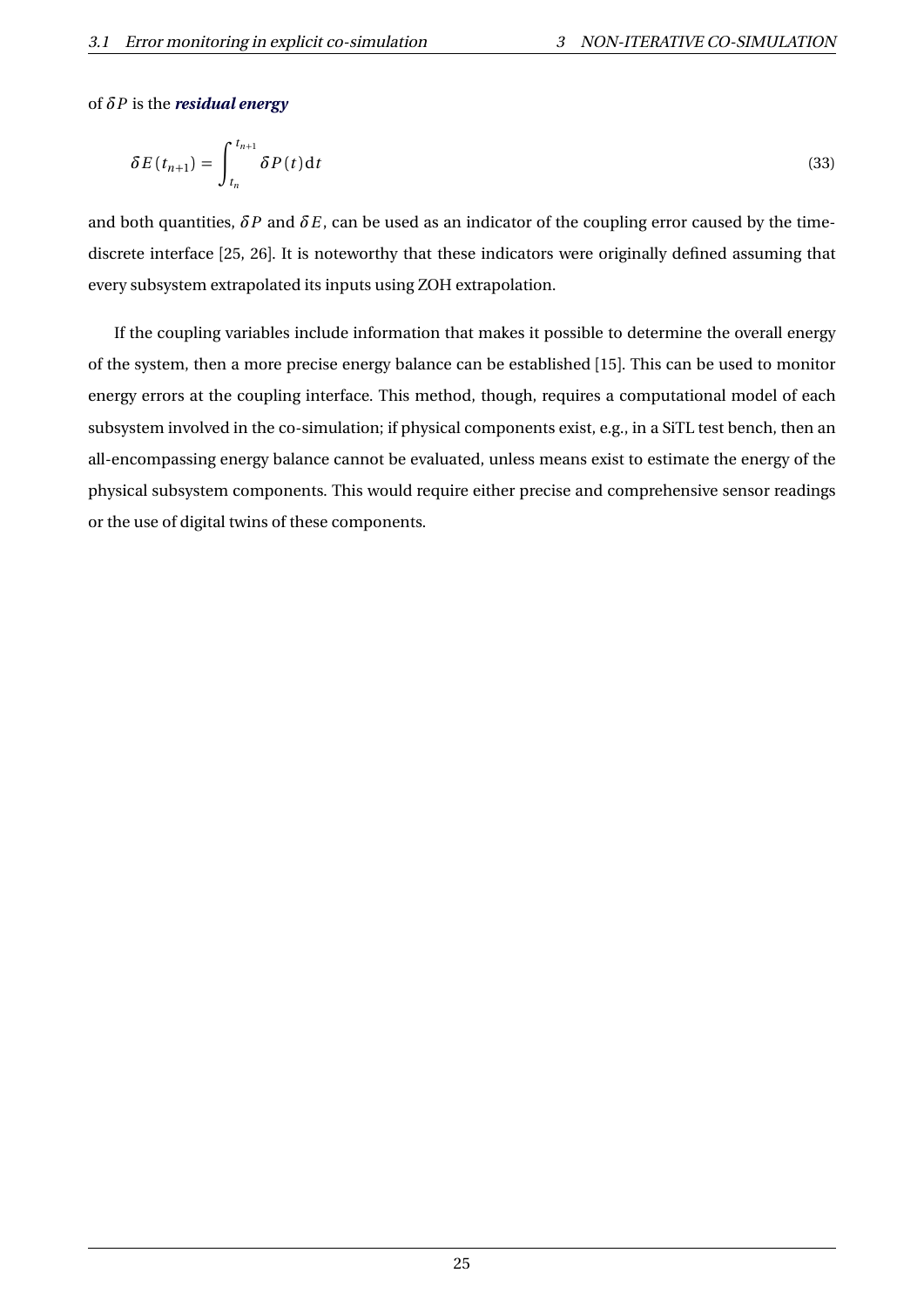# **4 Implementation**

Implementation is a crucial step in co-simulation applications. The schemes and correction methods described in the previous Sections need to be coded in an effective, robust, and easy to use way to be used to their full potential. Conversely, a poor implementation may overweight the advantages of a given cosimulation approach, rendering it useless for its intended application.

In general, a certain co-simulation scheme can be implemented using a wide range of implementation techniques, which will have an impact on the overall performance and stability of the numerical integration. The different solvers in a co-simulation environment may be executed in the same computer or over a network, employing homogeneous or heterogeneous computer architectures. In certain co-simulation applications, some components are physical, non-simulated elements, that interact with the virtual ones represented by the simulators. The implementation techniques to be used will need to address specific requirements depending on the configuration of the simulation environment.

In all cases, a necessary requirement to couple different solvers in a coordinated integration process is that the exchange of information between them takes place through a protocol that all of them can understand and use to communicate with their environment.

### **4.1 The FMI standard**

When coupling subsystems in a co-simulation environment, it is desirable that the communication between solvers takes place via an unambiguous interface with minimal specifications and impact on the internals of the subsystems. This interface must be general enough to be used with subsystems of all natures and physical behaviours, so that it can be widely accepted both in academic and industrial environments.

The *Functional Mock-up Interface (FMI)* was conceived to address these needs: it is a tool independent standard to support both model exchange and co-simulation of dynamic models using a combination of XML files and compiled C code [1]. Its first version was published in 2010; FMI 2.0 was released in 2014. The development of the standard was started by Daimler AG to ease the exchange of simulation models between suppliers and manufacturers, and is currently fostered by the Modelica Association [2].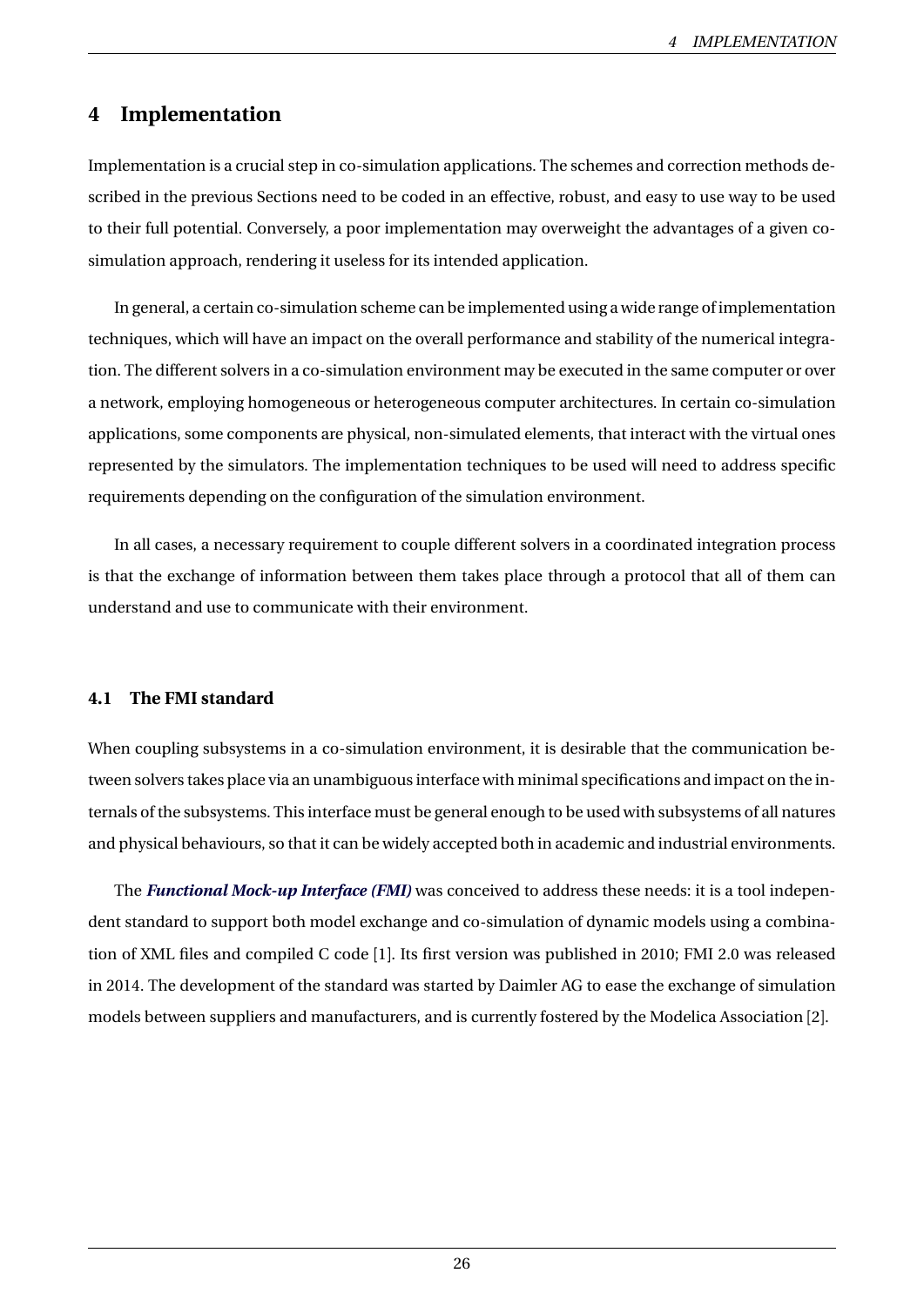# **5 Selection of co-simulation configurations**

As shown in Section 2, many different options to couple subsystems in a co-simulation setup exist. Selecting the right ones for a given application is not straightforward; it often requires prior knowledge of the subsystems behaviour or some trial and error parameter tuning [25]; moreover, generally valid guidelines are difficult to arrive at, and exceptions to the general rules exist in many occasions. When setting up a co-simulation environment, it is necessary to answer the following questions.

### • **How to define the subsystems?**

In some cases, it is straightforward to draw the boundaries between subsystems in a co-simulation setup. When the dynamics of the parts of an engineering application are governed by dissimilar equations, it is natural to assign different solvers to each of them. Often, however, several splitting options are available. In general, it is advisable to avoid coupling subsystems via algebraic constraints, especially in explicit schemes, as explained in Section 2.4. Coupling subsystems by means of a constitutive relation, e.g., a spring-damper element, works better from a stability and solvability standpoint, especially for moderate and low values of the coupling stiffness.

### • **Continuous or event-driven co-simulation?**

This depends on the nature of the subsystems in the setup. If there is a mix of continuous and eventdriven subsystems is used, the user must select an approach and adapt the dynamics of the subsystems that do not comply with the selected paradigm. Some authors affirm that a discrete-event framework may just be enough to appropriately manage any co-simulation environment [20].

### • **Implicit or explicit co-simulation?**

Implicit co-simulation schemes are more stable than their explicit counterparts [18]. They are often more accurate too. However, they impose on the subsystems the need to be able to repeat their integration process between communication points, which is not always possible. Moreover, iterative procedures can be time consuming and thus incompatible with the RT requirements of some applications.

### • **Jacobi or Gauss-Seidel schemes?**

Jacobi schemes enable the parallelization of subsystem integration between communication points. Gauss-Seidel ones, on the other hand, require the sequential execution of the integration procedures.

While implicit co-simulation algorithms often lead to the convergence of Jacobi and Gauss-Seidel schemes to the same solution, this is not the case with explicit coupling schemes. Regarding cosimulation stability and accuracy, the performance of explicit Jacobi schemes can be severely degraded if one or more subsystems present direct feedthrough. In these cases, correction algorithms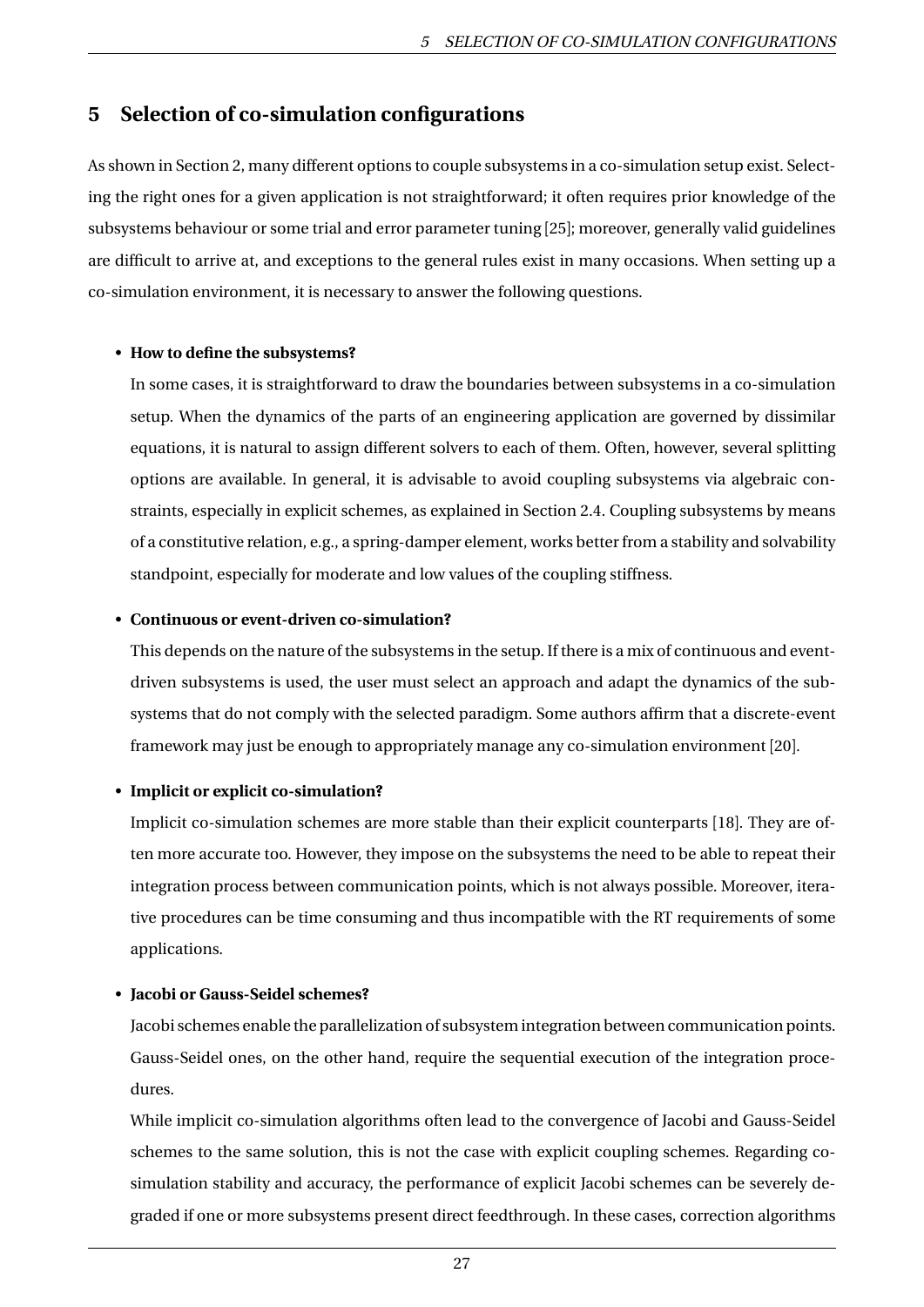at the coupling interface are necessary to prevent the numerical integration from going unstable. Gauss-Seidel approaches seem to benefit from the stabilizing properties of the sequential execution of the integration of the subsystems, at the cost of introducing small variations in the system energy as a consequence.

## • **Extrapolation method**

When input extrapolation is required, the selected approach has a noticeable impact on the accuracy and stability of the results. Studies exist that show that higher order polynomials result in a higher usable bandwidth of the coupling signal when compared to ZOH extrapolation [6, 7]. However, the actual performance of an extrapolation approach is case-dependent and also modified by the selection of the communication step-size; extrapolation orders are often chosen following trialand-error procedures or adjusted during operation based on system behaviour [5, 25]. In most cases, prior knowledge of the simulated system is required to achieve effective co-simulation configurations.

# • **Selection of coupling variables**

The way in which the application under study is split into subsystems has an important impact on co-simulation behaviour [26]. As a general guideline, whenever possible these should be selected to avoid having subsystems with direct feedthrough.

# • **Single-rate or multirate co-simulation?**

The use of multirate schemes can be used to improve computational efficiency. However, as shown in Section 2.6, this may work against the accuracy of the results, as it may introduce the need to perform input extrapolation in subsystems that do not have to use it in single-rate schemes.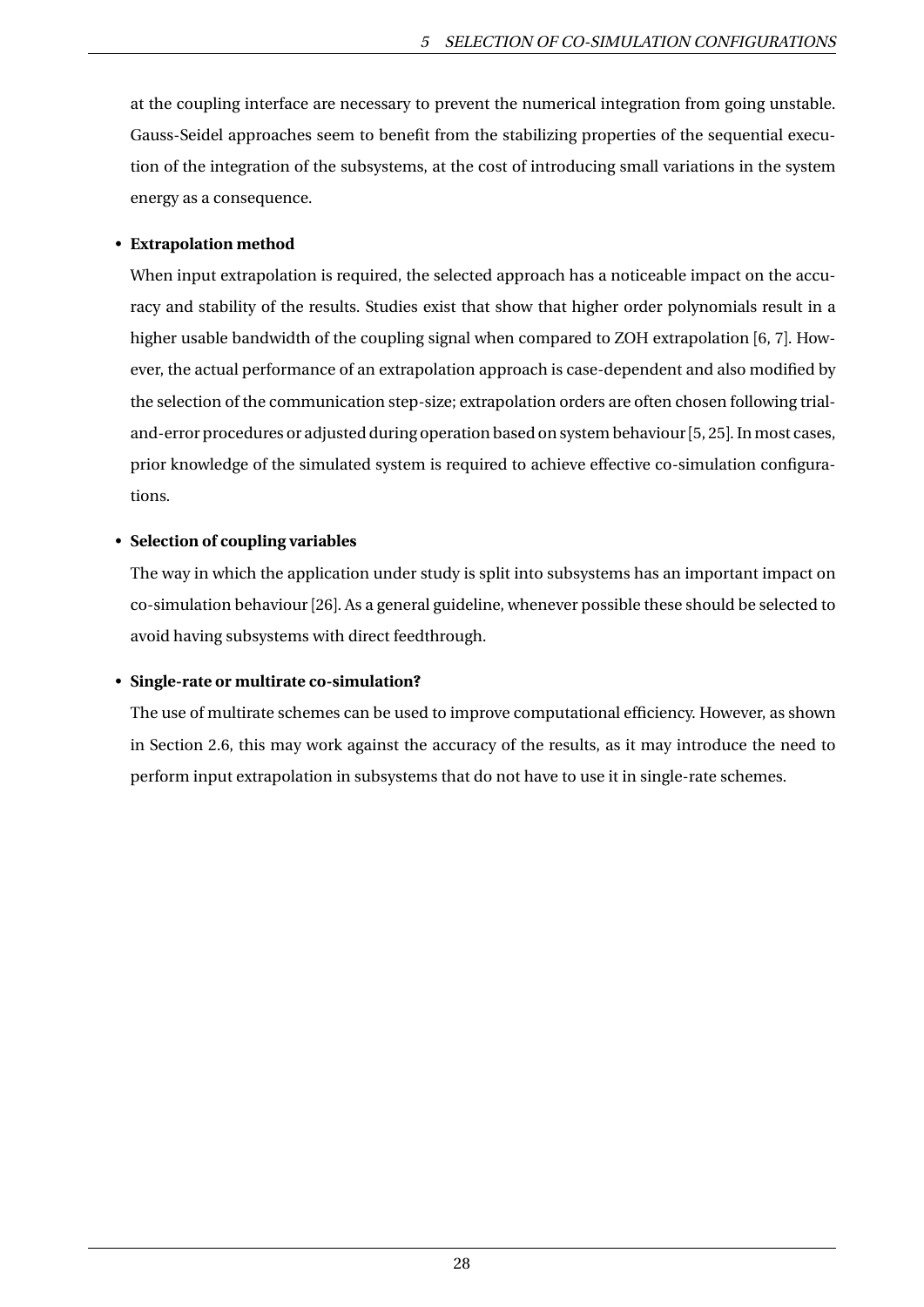# **References**

- [1] FMI Functional Mock-up Interface (2019). URL https://fmi-standard.org/
- [2] Modelica (2019). URL https://www.modelica.org/
- [3] Arnold, M., Clauss, C., Schierz, T.: Error analysis and error estimates for co-simulation in FMI for model exchange and co-simulation V2.0. Archive of Mechanical Engineering **60**(1), 75–94 (2013). DOI 10.2478/meceng-2013-0005
- [4] Bauchau, O.A.: Flexible Multibody Dynamics. Springer, Dordrecht, The Netherlands (2011). DOI 10.1007/978-94-007-0335-3
- [5] Ben Khaled-El Feki, A., Duval, L., Faure, C., Simon, D., Ben Gaid, M.: CHOPtrey: contextual online polynomial extrapolation for enhanced multi-core co-simulation of complex systems. Simulation **93**(3), 185–200 (2017). DOI 10.1177/0037549716684026
- [6] Benedikt, M., Watzenig, D., Hofer, A.: Modelling and analysis of the non-iterative coupling process for co-simulation. Mathematical and Computer Modelling of Dynamical Systems **19**(5), 451–470 (2013). DOI 10.1080/13873954.2013.784340
- [7] Benedikt, M., Watzenig, D., Zehetner, J., Hofer, A.: Macro-step-size selection and monitoring of the coupling errof for weak coupled subsystems in the frequency-domain. In: International Conference on Computational Methods for Coupled Problems in Science and Engineering - Ibiza, Spain (2013)
- [8] Burger, M., Steidel, S.: Local extrapolation and linear-implicit stabilization in a parallel coupling scheme. In: IUTAM Symposium on Solver-Coupling and Co-Simulation, pp. 43–56. Springer International Publishing (2019). DOI 10.1007/978-3-030-14883-6\_3
- [9] Busch, M.: Continuous approximation techniques for co-simulation methods: Analysis of numerical stability and local error. ZAMM - Journal of Applied Mathematics and Mechanics / Zeitschrift für Angewandte Mathematik und Mechanik **96**(9), 1061–1081 (2016). DOI 10.1002/zamm.201500196
- [10] Cardona, A., Geradin, M.: Modeling of a hydraulic actuator in flexible machine dynamics simulation. Mechanism and Machine Theory **25**(2), 193–207 (1990). DOI 10.1016/0094-114X(90)90121-Y
- [11] Dopico, D., Luaces, A., González, M., Cuadrado, J.: Dealing with multiple contacts in a human-inthe-loop application. Multibody System Dynamics **25**(2), 167–183 (2011). DOI 10.1007/s11044-010- 9230-y
- [12] García de Jalón, J.: Twenty-five years of natural coordinates. Multibody System Dynamics **18**(1), 15–33 (2007). DOI 10.1007/s11044-007-9068-0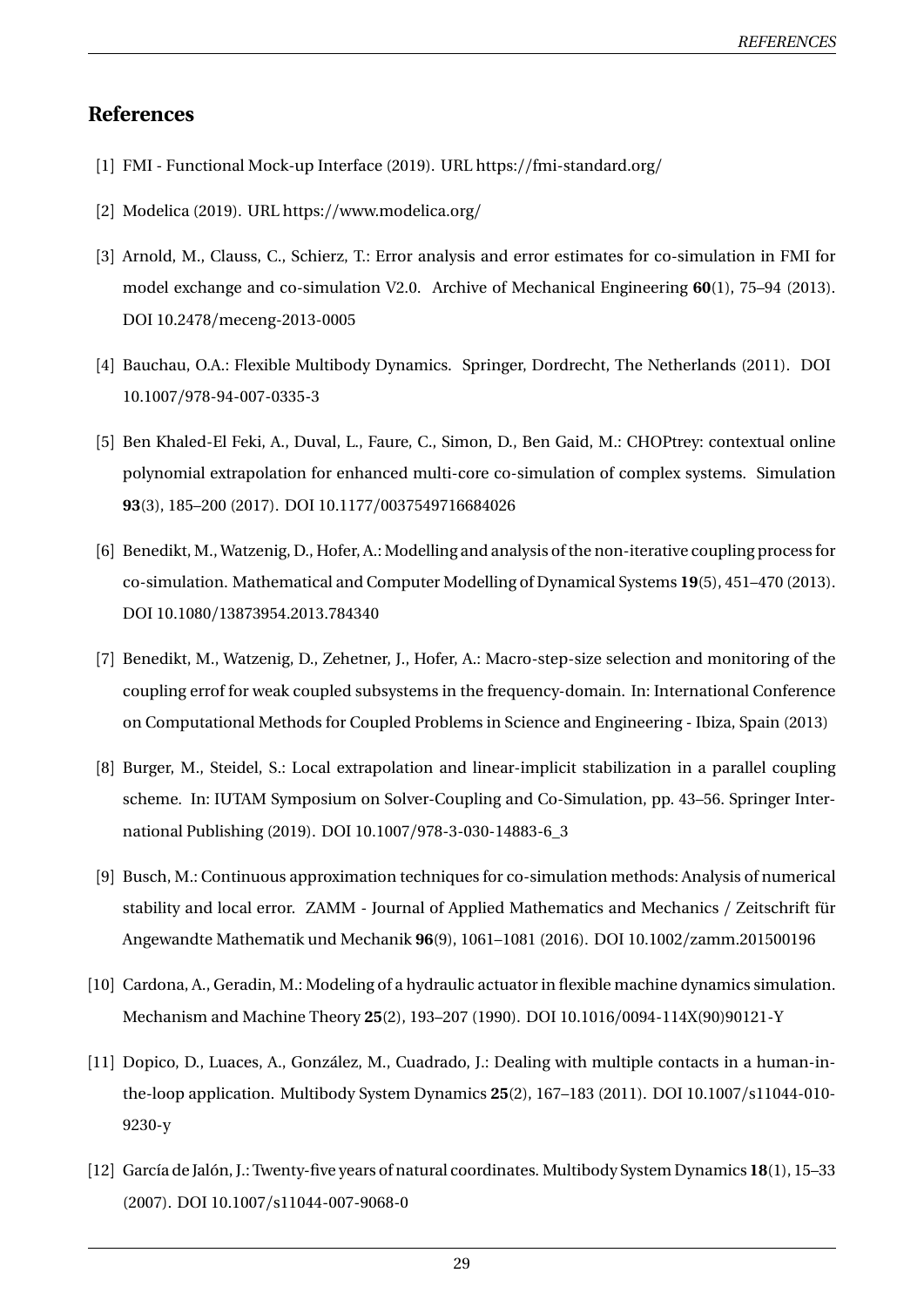- [13] García de Jalón, J., Bayo, E.: Kinematic and Dynamic Simulation of Multibody Systems. The Real–Time Challenge. Springer–Verlag, New York, USA (1994). DOI 10.1007/978-1-4612-2600-0
- [14] Gomes, C., Thule, C., Broman, D., Larsen, P.G., Vangheluwe, H.: Co-simulation: A survey. ACM Computing Surveys **51**(3), 49:1–49:33 (2018). DOI 10.1145/3179993
- [15] González, F., Arbatani, S., Mohtat, A., Kövecses, J.: Energy-leak monitoring and correction to enhance stability in the co-simulation of mechanical systems. Mechanism and Machine Theory **131**, 172–188 (2019). DOI 10.1016/j.mechmachtheory.2018.09.007
- [16] González, F., Naya, M.Á., Luaces, A., González, M.: On the effect of multirate co-simulation techniques in the efficiency and accuracy of multibody system dynamics. Multibody System Dynamics **25**(4), 461–483 (2011). DOI 10.1007/s11044-010-9234-7
- [17] Hafner, I., Popper, N.: On the terminology and structuring of co-simulation methods. In: Proceedings of the 8th International Workshop on Equation-Based Object-Oriented Modeling Languages and Tools - EOOLT'17, pp. 67–76. Weßling, Germany (2017). DOI 10.1145/3158191.3158203
- [18] Kübler, R., Schiehlen, W.: Modular simulation in multibody system dynamics. Multibody System Dynamics **4**(2), 107–127 (2000). DOI 10.1023/A:1009810318420
- [19] Lacoursière, C., Härdin, T.: FMI Go! A simulation runtime environment with a client server architecture over multiple protocols. In: Proceedings of the 12th International Modelica Conference, Prague, Czech Republic, May 15-17, 2017 (2017). DOI 10.3384/ecp17132653
- [20] Lacoursière, C., Sjöström, T.: A non-smooth event-driven, accurate, adaptive time stepper for simulating switching electronic circuits. Tech. Rep. UMINF 16.15, Umeå University (2014)
- [21] Naya, M.A., Cuadrado, J., Dopico, D., Lugrís, U.: An efficient unified method for the combined simulation of multibody and hydraulic dynamics: Comparison with simplified and co-integration approaches. Archive of Mechanical Engineering **58**(2), 223–243 (2011). DOI 10.2478/v10180-011-0016- 4
- [22] Oberschelp, O., Vöcking, H.: Multirate simulation of mechatronic systems. In: Proceedings of the IEEE International Conference on Mechatronics, ICM'04. Istanbul, Turkey (2004). DOI 10.1109/icmech.2004.1364473
- [23] Pastorino, R., Cosco, F., Naets, F., Desmet, W., Cuadrado, J.: Hard real-time multibody simulations using ARM-based embedded systems. Multibody System Dynamics **1**(37), 127–143 (2016). DOI 10.1007/s11044-016-9504-0